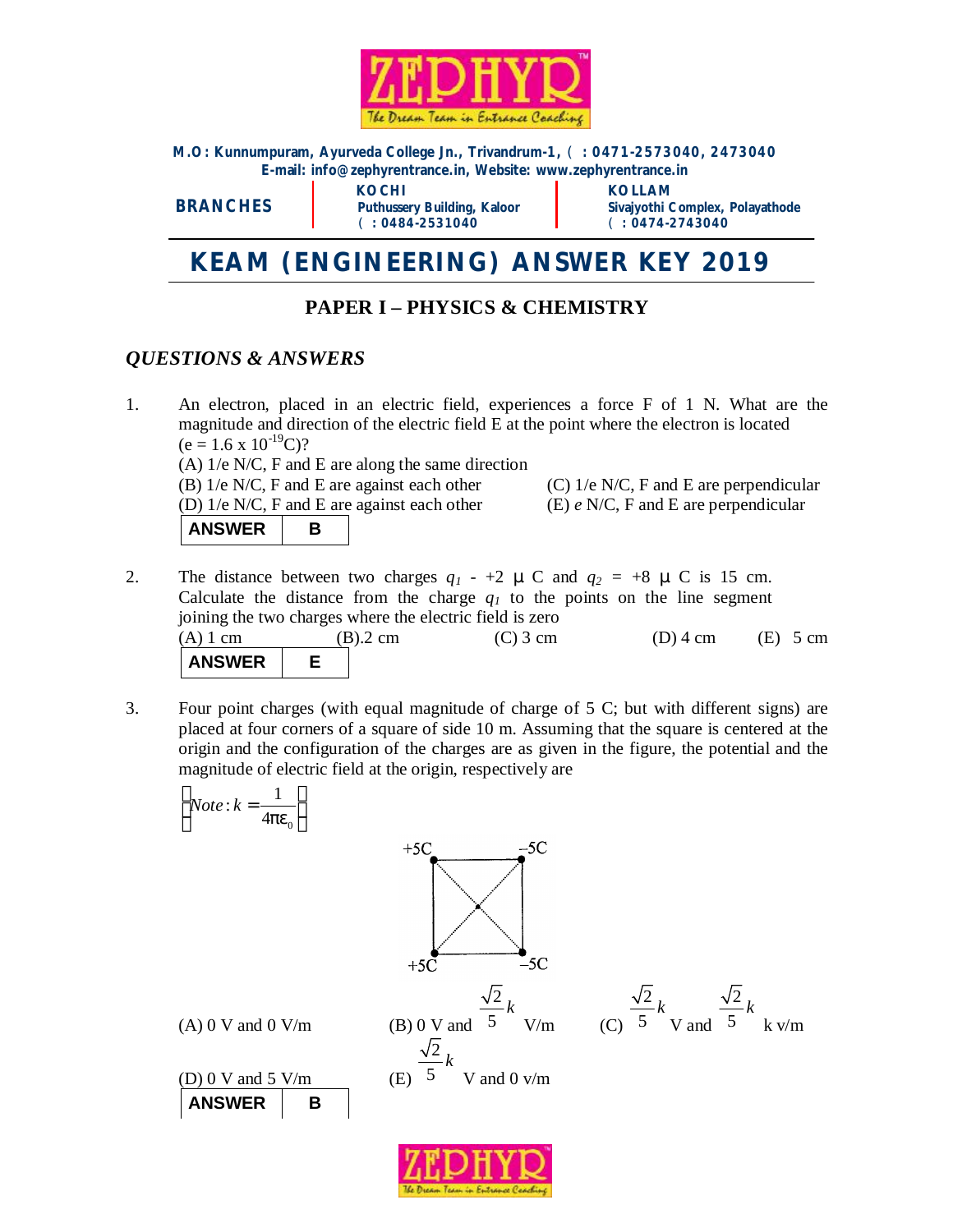4. A point dipole with dipole moment,  $\vec{p} = p_0 \hat{k}$ ur *,* is kept at the origin. An external electric field given by,  $E = E_0(2\hat{S} - 3\hat{S} + 4\hat{K})$ *,* is applied on it. Which one of the following statements is true?

(A) The force on the dipole is zero while torque rotates the dipole on the xy-plane

- (B) The force on the dipole moves it along the direction of electric field
- (C) The interaction energy between the dipole and electric field is zero
- (D) The potential due to the dipole alone on the xy-plane with  $z = 0$  depends on the value of  $p_0$

(E) The application of the electric field orients the dipole along the  $-\hat{k}$  direction ANSWER | A

5. Find the total capacitance and total charge on the capacitors



(A) 1.5 nF, 9 nC (B) 3.0 nF, 18 nC (C) 1.5 nF,4.5nC (D) 3.0 nF,9nC (E) 3.0 nF, 4.5 nC **ANSWER | A** 

6. A circuit is made using  $R_1$ ,  $R_2$ ,  $R_3$ ,  $R_4$  and a battery as shown in the following figure. Find the equivalent resistance of the given circuit and the current passing through  $R_3$ 



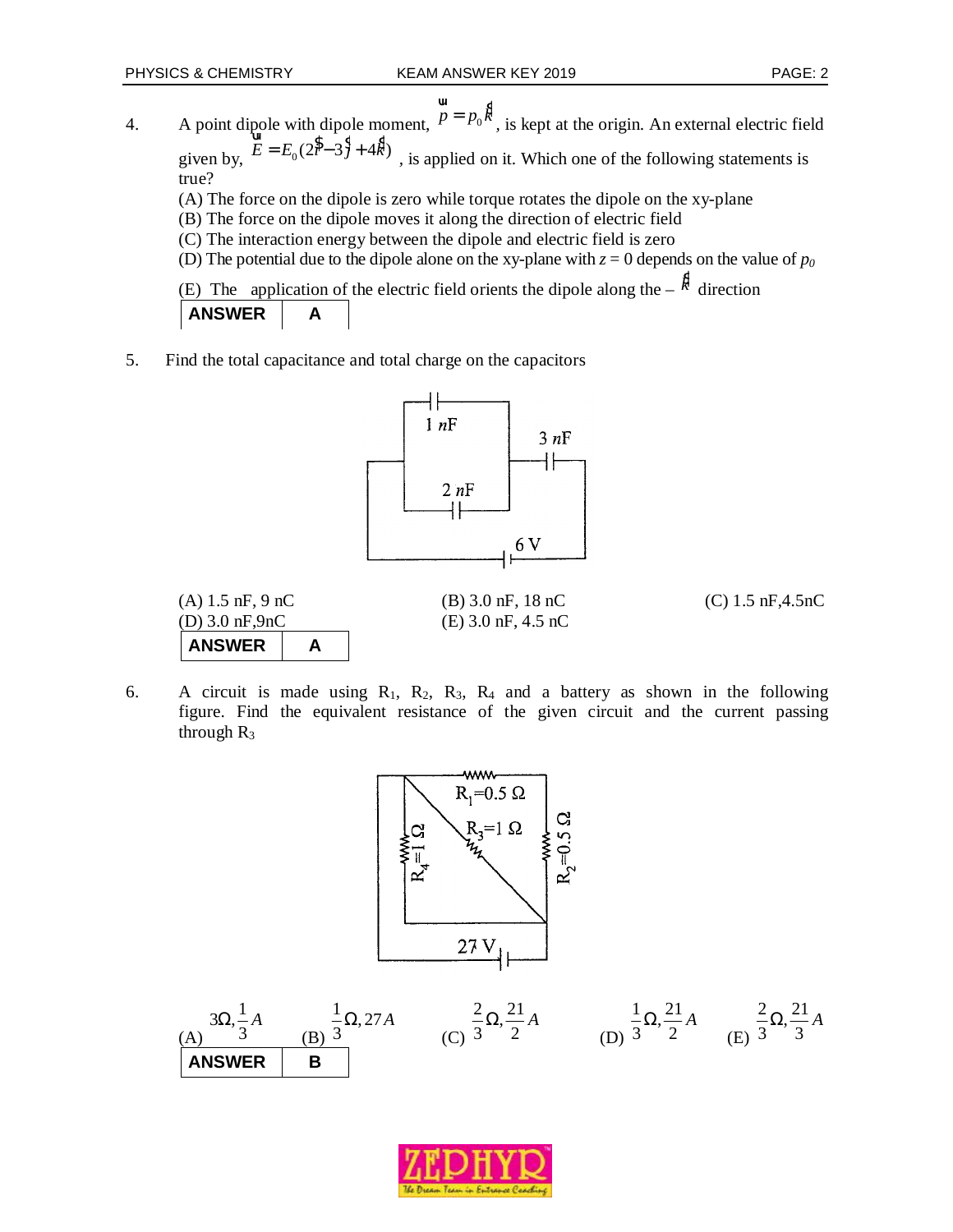7. Find the voltage and current passing through the resistor  $R_2$  shown in the following circuit (A) 3V,3mA (B) 1 V, 1 mA (C) 3 V, 1 mA (D) 1 V, 2 mA (E) 2 V, 1 mA **ANSWER E** 

8. The resistor  $R_1 = 3 \Omega$  and  $R_2 = 1 \Omega$  are connected in parallel to a 20 V battery. Find the heat developed in the resistor R] in one minute

(A)  $600 \text{ J}$  (B)  $.800 \text{ J}$  (C)  $6000 \text{ J}$  (D)  $8000 \text{ J}$  (E)  $7000 \text{ J}$ **ANSWER D** 

9. The velocity and acceleration of a particle performing simple harmonic motion have a steady phase relationship. The acceleration shows a phase lead over the velocity in radians of

(A) + 
$$
\pi
$$
 (B) 0 (C) + $\pi$ /2 (D) - $\pi$ /2 (E) -  $\pi$   
ANSWER (D) - $\pi$ /2 (E) -  $\pi$ 

- 10. Consider a driven damped mechanical oscillator is in resonance. Which of the following statements is **true?**
	- (A) Driving frequency is twice the natural frequency of the oscillator
	- (B) Power transfer from the driving source to system is minimum
	- (C) Driving frequency is the same as the natural frequency of the oscillator
	- (D) The force damping the oscillations are at a minimum value
	- (E) The driving force is in phase with the displacement
	- **ANSWER C**

**ANSWER D** 

- 11. A body undergoing simple harmonic motion has a maximum acceleration of 8TU m/s<sup>2</sup> and maximum speed of 1.6 m/s. What is the time period T? (A) 0.1 seconds (B) 0.2 seconds (C) 0.3 seconds (D) 0.4 seconds (E) 0.5 seconds
- 12. A bat emits an ultrasonic sound wave at 33.0 kHz and receives an echo 0.1 s later. What is the distance of the bat from the object-producing echo? (Speed of sound in air is 330 m/s)

(A) 10.0 m (B) 20.0 m (C) 33.0 m (D) 66.0 m (E) 16.5 m **ANSWER E** 

13. A wave along a string has the following equation *y* = 0.05 sin (28/ - 2.Ox) m (where *t* is in seconds and *x* is in meters). What are the amplitude, frequency and wavelength of the wave?

(A) amplitude =  $0.05$  m, frequency =  $4.456$  Hz and wavelength =  $3.518$  m

- (B) amplitude =  $0.05$  m, frequency =  $28$  Hz and wavelength =  $2.0$  m
- (C) amplitude = 5.0 m, frequency = 4.456 Hz and wavelength =  $3.518$  m
- (D) amplitude  $= 0.05$  m, frequency  $= 2.0$  Hz and wavelength  $= 28$  m

(E) amplitude =  $0.05$  m, frequency =  $3.456$  Hz and wavelength = 4.518 m

ANSWER | A

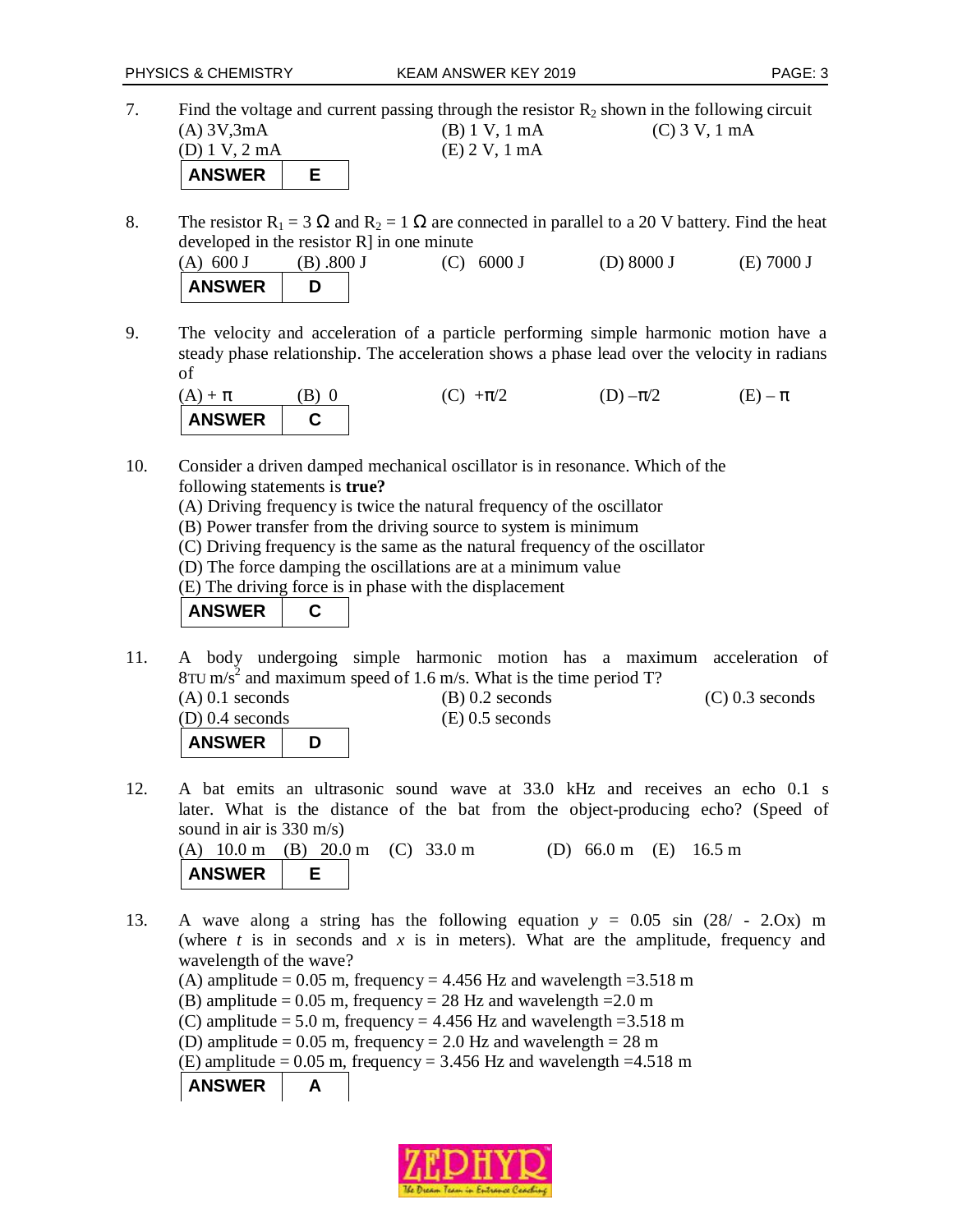- ٦ 14. A train sounds its whistle as it approaches an observer standing at a point near the track. The observer measures a frequency of 216 Hz as the train approaches and a frequency of 184 Hz as the train leaves. What is the frequency of its whistle? (A) 210 Hz (B) 190 Hz (C) 205 Hz (D) 202 Hz (E) 200 Hz **ANSWER E**
- 15. The following figure is the combination of logic gates. The inputs are A and B. The output is C. Which one of the following choices gives the correct matching?



16. A particle of mass *m* and charge *q* with an initial velocity  $V$ ass *m* and charge *q* with an initial velocity <sup>*v*</sup> is subjected to a uniform magnetic field  $\overline{B}$  along the vertical direction. The particle will

- (A) follow a circular path if  $\frac{v}{r}$  is along the vertical direction
- (B) make helical motion if  $\frac{v}{r}$  is along the horizontal direction
- (C) make helical motion if  $V$  is neither parallel nor orthogonal to  $\overline{B}$ u
- (D) always make circular motion
- (E) always make helical motion

ANSWER | C

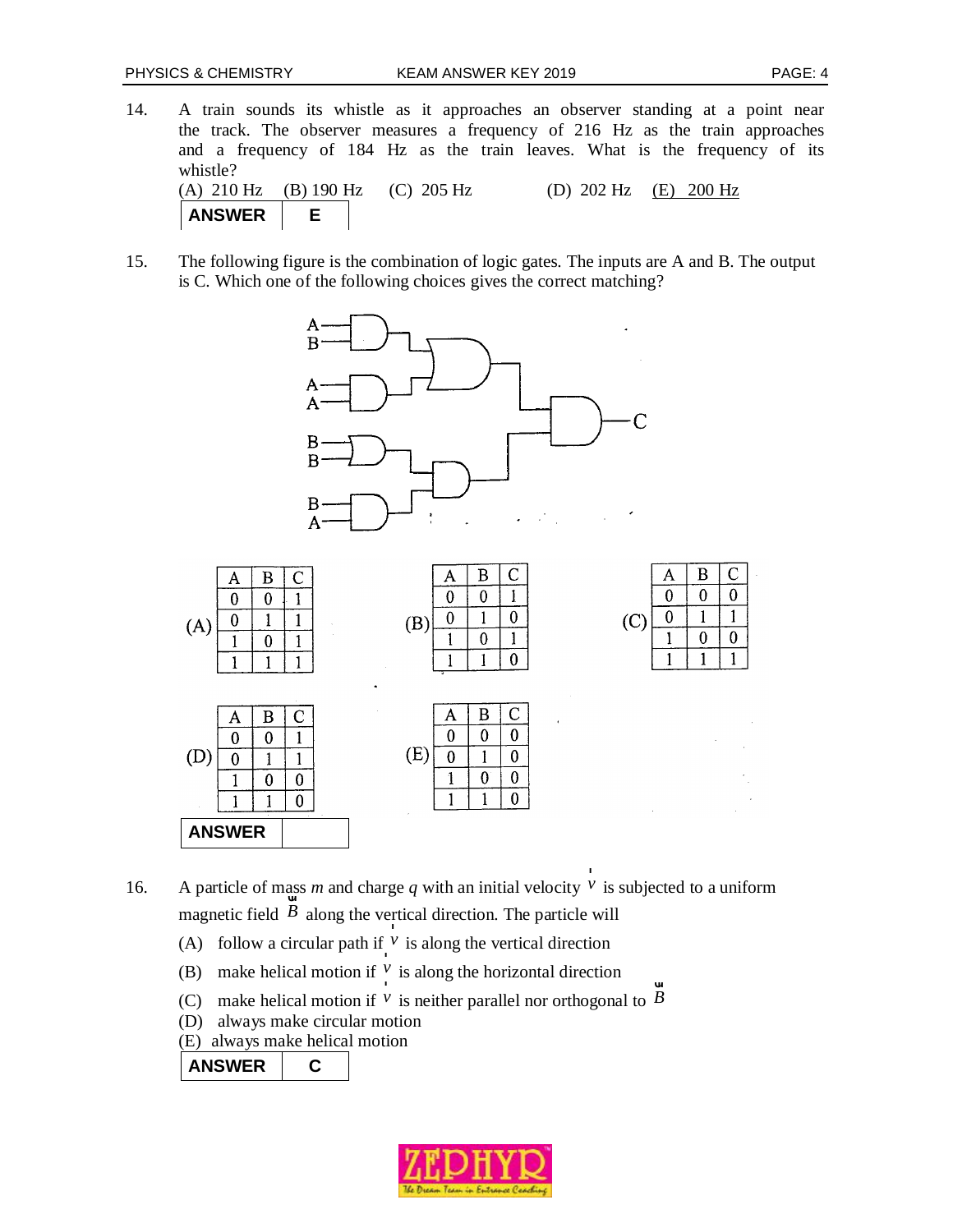17. Consider a circular loop of radius R on the xy-plane carrying a steady current anticlockwise. The magnetic field at the center of the loop is given by



- 18. Consider two parallel current carrying conductors separated by a distance. Which one of the following statements is true?
	- (A) Currents flowing in same direction will lead to repulsion
	- (B) Currents flowing in opposite directions will lead to attraction
	- (C) The conductors will always attract each other
	- (D) The conductors will always repel each other
	- (E) Currents flowing in same direction will lead to attraction and opposite directions

will lead to repulsion

|--|

- 19. The energy gap is much more in silicon than in germanium because
	- (A) It has less number of electrons
	- (B) It has high atomic mass number
	- (C) Its crystal has much stronger bonds called ionic bonds
	- (D) Its valence electrons are more tightly bound to their parent nuclii
	- (E) Its valence electrons are more loosely bound to their parent nuclii

ANSWER D

- 20. The dimensions for pressure is (A)  $MLT^{-2}$  (B)  $ML^{-1}r^{-2}$  $^{12}$  (C)  $\text{M}^{-1}\text{L}^{-1}\text{T}^{-2}$  $(D)ML^{-1}T^{-1}$  (E) MLT ANSWER B
- 21. The magnitude of deceleration required for a body, moving at a speed of 10 m/s to come to a complete halt at a distance of 100 m is  $(A)$  20 m/s<sup>2</sup> (B) 10 m/s<sup>2</sup> (C)  $2 \text{ m/s}^2$

(D)  $0.5 \text{ m/s}^2$  $(E)$  lm/s<sup>2</sup> ANSWER D

- 22. An accurate measurement implies that
	- (A) the spread of the readings are broad around the mean value
	- (B) the spread of the readings are narrow around the mean value
	- (C) the mean value of the readings is always lower than the true value
	- (D) the mean value of the readings is always higher than the true value
	- (E) the closeness of the mean of the readings to the true value

**ANSWER E** 

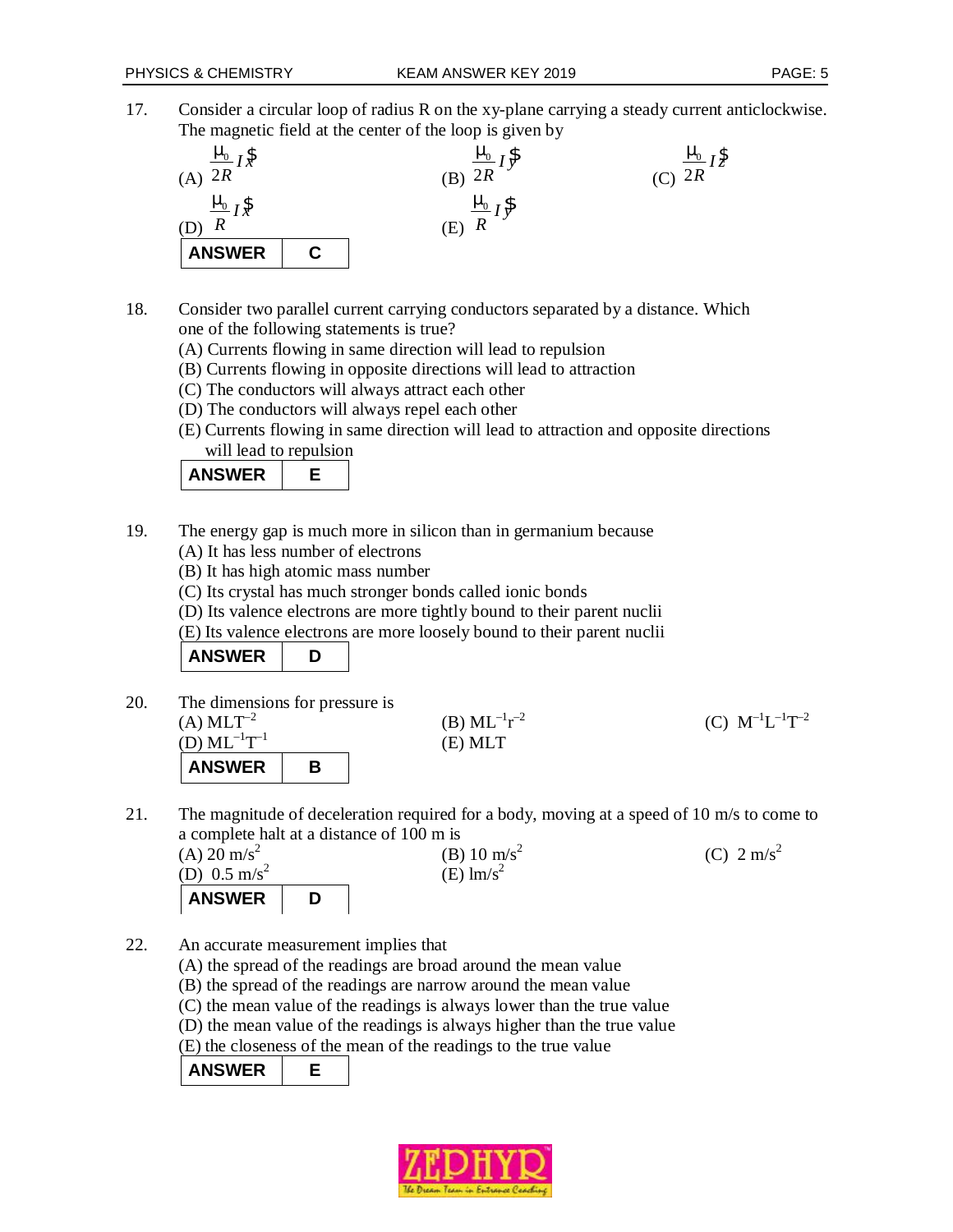23. The following plot gives the variation of acceleration  $(m/s^2)$  with time (s) for an object that started from rest at time  $/ = 0$  s. The velocity at time  $t - 15$  s (VI5) and at 25 s (V25), respectively are



(E) VI5 = 75 m/s and V25 = 50 m/s ANSWER | B

(A)  $V15 = 50$ m/s and  $V25 = 0$ m/s (B) $V15 = 100$  m/s and  $V25 = 150$  m/s (C) VI5 = 50 m/s and V25 = 25 m/s (D) VI5 = 100 m/s and V25 = 25 m/s

24. An object, moving with velocity 5 m/s, undergoes an acceleration of 1 m/s<sup>2</sup> at time  $/ = 0$ . If the object has a mass of 1 kg, the kinetic energy (KE) of the object at time  $/ = 5$  s is (A)  $KE = 12.5$  Joules (B)  $KE = 20$  Joules (C)  $KE = 30$  Joules

```
(D) KE = 50 Joules (E) KE = 0 Joules
ANSWER D
```
- 25. The variation of speed (in m/s) of an object with time (in seconds) is given by the expression  $V(t) = V_0 - 5t + 5t^2$ 
	- (A) At time  $t = 0$  s, the instantaneous acceleration is zero
	- (B) At time  $t = 0$  s, there is a deceleration of the object
	- (C) At time *t* 1 s, the object is at rest
	- (D) At time  $t = 1$  s, the instantaneous acceleration is zero
	- (E) The distance travelled by the object at time  $t=1$  s is  $V_0$  m

ANSWER B

- 26. A boat is moving from the east bank to the west bank on a south 'flowing river. If the speed of the boat is 4 km/h and that of the river is 3 km/h. If the width of the river is 2 km, the distance travelled by the boat is
	- (A) 5 km (B) 4 km (C) 3 km (D) 2.5 km (E) 2 km **ANSWER D**
- 27. A bead is tied on one end of a stiff rope of length 1 m. With the other end of the rope as the center, the rope is rotated in such a way that the bead completes 10 revolutions per second. The centripetal acceleration of the bead is

(A) 400 
$$
TC \text{ m/s}^2
$$
  
\n(B) 200  $TC \text{ m/s}^2$   
\n(C) 400 m/s<sup>2</sup>  
\n**ANSWER**  
\n**A**  
\n**ANSWER**  
\n**A**

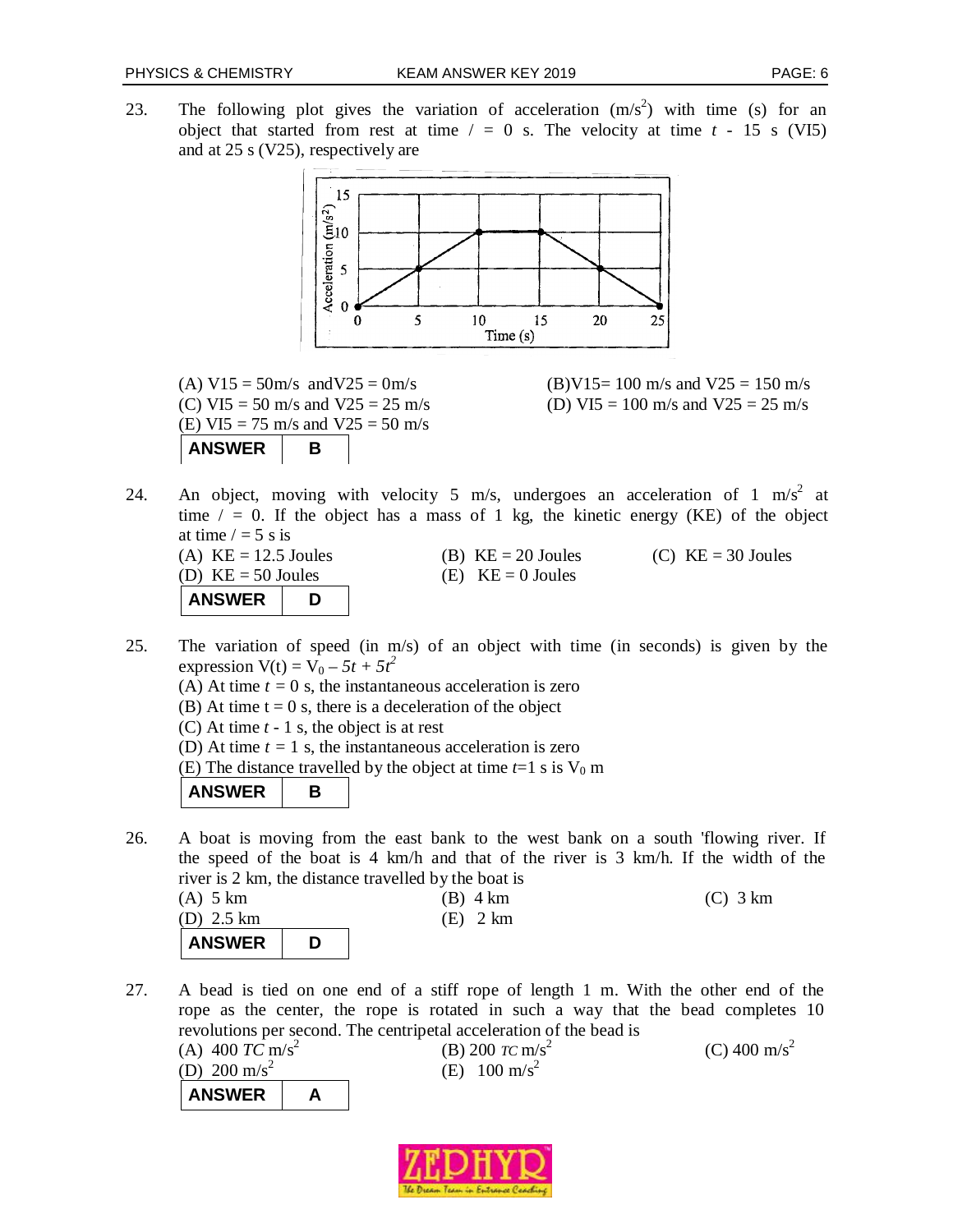٦ 28. The electric field of an electromagnetic wave in free space is given by  $5\sin\left(\frac{2\pi}{2}z-\omega t\right)$   $\hat{y}$  V/ 3  $E = 5 \sin \left( \frac{2\pi}{3} z - \omega t \right) \hat{y} V/m$ ur . Which of the following statements is correct? (A) The wave propagates along *y* ∧ (B) The wave vector is given  $k = \frac{2}{3}$ 3  $\mathbf{r}_k = 2\pi \hat{z}$ r (C) The wavelength of the electromagnetic wave is  $\frac{1}{2}$ 3 m (D) The corresponding magnetic field is  $B = -\cos\left(\frac{2}{x}\right)$ 3  $B = -\cos \left( \frac{2\pi}{2} z - \omega t \right) \left| xT \right|$ *c*  $=\frac{5}{c}\cos\left(\frac{2\pi}{3}z-\omega t\right)x$ ur (A) The frequency of the wave is approximately  $10^6$ Hz ANSWER B

29. The radiation produced by a 100 W bulb has the following property (A) The radiation is in the form of an electromagnetic wave which carries energy but not momentum

(B) The radiation is in the form of an electromagnetic wave which carries momentum but not energy

(C) The radiation is in the form of an electromagnetic wave which carries both energy and momentum

(D) The radiation neither carries energy nor momentum

(A) The intensity of radiation is independent of the distance from source

#### **ANSWER C**

30. A parallel plate capacitor (of capacitance C) with circular plates of radius  $r_0$  located at positions  $\pm \alpha$ , is connected in series with a resistor R and is charged by a battery of voltage

V. Consider a circular loop L of radius  $\frac{70}{5}$ 2  $\frac{r_0}{r_2}$  parallel to the capacitor plates is located at the

center. Which of the following statements is correct?

(A) The charge on the capacitor at time t is  $q(t) = CR \left(1 - e^{-t/(CV)}\right)$ 

- (B) The charge on the capacitor at time t is  $q(t) = CV \left(1 e^{-t/(CV)}\right)$
- (C) The flux through the loop L is independent of the area enclosed by it

(D) The magnetic field is directed orthogonal to the loop L

(A) The magnetic field is directed along the loop L

**ANSWER E** 

31. A monochromatic light of frequency  $v = \frac{1}{1.5} \times 10^{16}$ 6.63  $\times 10^{16}$  Hz is produced by a laser. The power emitted is  $P = 10^{-2}$  W. The average number of photos per second emitted by the source is (A)  $\frac{1}{(6.63)^2} \times 10^{16}$  $\frac{1}{10^{2}} \times 10$  $(6.63)$  $\times 10^{16}$  (B)  $(6.63)^2 \times 10^{20}$  (C)  $(6.63)^2 \times 10^{16}$ (D)  $10^{20}$  (A)  $10^{16}$ **ANSWER E** 

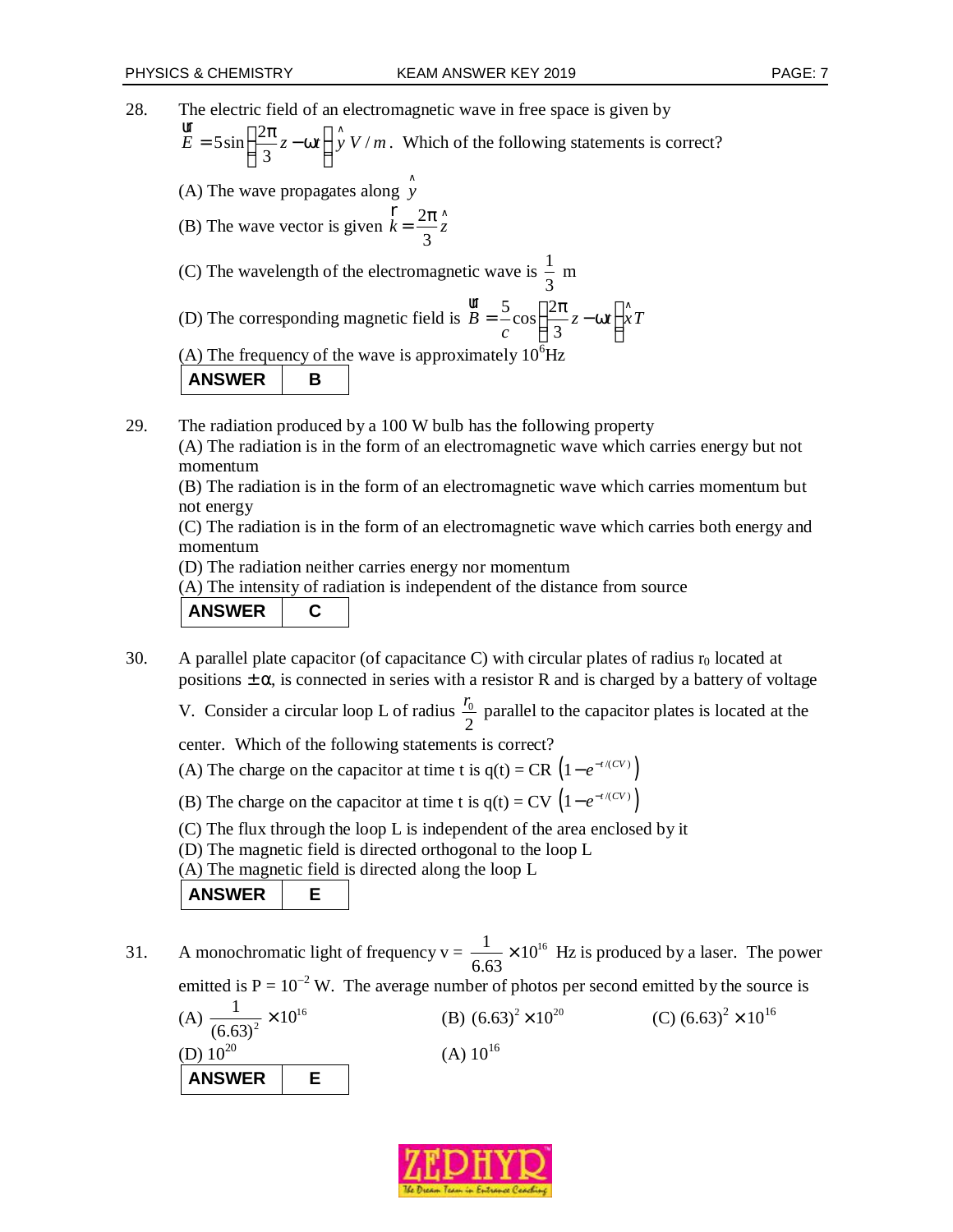- 32. The work function of three photosensitive materials used to build photoelectric devices are given as: Sodium (2.75 eV), copper (4.65 eV) and gold (5.1 eV). Which of the following statements is correct. (The frequency of visible light lies in the range  $4 \times 10^{14}$  Hz to  $8 \times$  $10^{14}$  Hz)?
	- (A) Devices built by copper and gold can operate with visible light
	- (B) Devices built using sodium can operate with ultraviolet light
	- (C) All the devices can operate with infrared light
	- (D) All the devices can operate with visible light
	- (A) No device can operate with visible light

| <b>ANSWER</b> |  |
|---------------|--|
|---------------|--|

- 33. An object is placed at 9cm in front of a concave mirror of radius of curvature 12cm. The following statement is true
	- (A) The image is formed 36 cm behind the mirror
	- (B) The image is 36 cm in front of the mirror
	- (C) The image is magnified, virtual and erect
	- (D) The image is magnified, real and erect

(A) The image is magnified, real and inverted



34. An optician prescribes a lens of power +2.5 D. The focal length of the lens in water is (Refractive indices of the lens and water are respectively 1.5 and 1.3)

| $(A)$ 40 cm      |  | $(B)$ 2660/17 cm         | $(C)$ 17/2660 cm |
|------------------|--|--------------------------|------------------|
| (D) $3000/17$ cm |  | (D) $17/3000 \text{ cm}$ |                  |
| <b>ANSWER</b>    |  |                          |                  |

35. In a single slit diffraction (of width  $\alpha$ ) by a monochromatic source of wavelength  $\lambda$  the first minimum of the intensity distribution occurs at an angle

(A) 
$$
\frac{\lambda}{\alpha}
$$
 (B)  $\frac{\lambda}{2\alpha}$  (C)  $\frac{\alpha}{\lambda}$  (D)  $\frac{\alpha}{2\lambda}$  (A)  $\frac{\pi}{4}$   
ANSWER A

36. A monochromatic source of wavelength 60 nm was used in Young's double slit experiment to produce interference pattern.  $I_1$  is the intensity of light at a point on the screen where the path difference is 150 nm. The intensity of light at a point where the path difference is 200 nm is given by

(A) 
$$
\frac{1}{2}
$$
 I<sub>1</sub> (B)  $\frac{3}{2}$  I<sub>1</sub> (C)  $\frac{2}{3}$  I<sub>1</sub> (D)  $\frac{3}{4}$  I<sub>1</sub> (A)  $\frac{4}{3}$  I<sub>1</sub>

37. The Brewster's single for air to water interface is (A) tan<sup>-1</sup> (1.33) (B)  $\sin^{-1}(1.33)$ (C)  $\cos^{-1}(1.33)$ (D) tan<sup>-1</sup>  $\left(\frac{1}{12}\right)$ 1.33  $\left(\frac{1}{1.33}\right)$  (A)  $\sin^{-1}\left(\frac{1}{1.33}\right)$ **ANSWER** | A

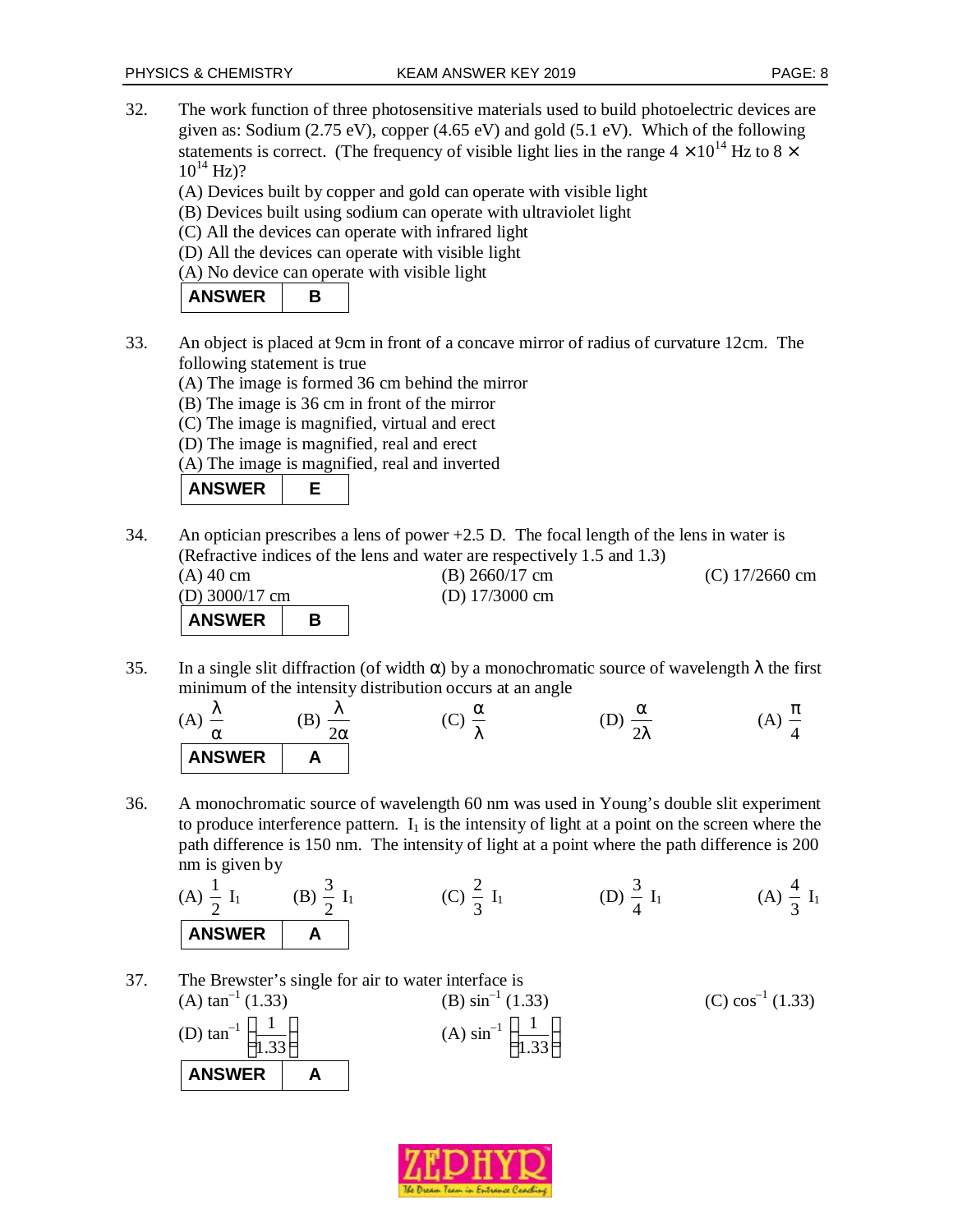38. A TV transmitting antenna is 81 m tall. It has a half-power beam width of 10 degrees. If the receiving antenna is at the ground level, the service area covered by the transmitter is determined by

(A) The Half-power beam width, the height of the transmitter and the radius of the earth

- (B) The height of the transmitter and the radius of the earth
- (C) The half-power beam width and the radius of the earth
- (D) The height of the transmitter and the half-power beam width
- (A) The height of the transmitter

| <b>ANSWER</b> |  |
|---------------|--|
|---------------|--|

- 39. In the amplitude modulation mode of transmission, the normal speed signal is with a maximum frequency of 5 kHz. If the carrier frequency is 200 kHz, the modulated signal will have the frequencies varying between
	- (A) 190 kHz to 210 kHz
	- (B) 195 kHz to 205 kHz
	- (C) 195 kHz to 200 kHz

(D) 200 kHz to 205 kHz

(A) 199.5 kHz to 200.5 kHz

ANSWER B

- 40. For signal transmission, modulation is necessary
	- (A) To reduce distortion of the signal
	- (B) To modify the frequency content of the signal
	- (C) To mask the signal information from enemy
	- (D) To radiate the signal to a large distance using antennas
	- (A) To make it easy to amplify the signal

# **ANSWER D**

- 41. A light emitting diode is
	- (A) a n-p-n type semiconductor with a forward bias
	- (B) a p-n-p semiconductor with a reverse bias
	- (C) a p-n-p semiconductor with a forward bias
	- (D) a p-n semiconductor with a reverse bias

(A) a p-n semiconductor with a forward bias

**ANSWER E** 

42. In the context of p-n junction, select the correct statement from the following

(A) The barrier potential remains constant under forward bias

(B) The width of the depletion region depends on the doping level in the p-type and n-type regions

(C) Under forward bias condition, the p-n junction behaves like a pure resistor irrespective of bias voltage

(D) Under reverse bias condition, the p-n junction behaves like a pure resistor irrespective of bias voltage

(A) The barrier potential decreases under reverse bias

ANSWER B

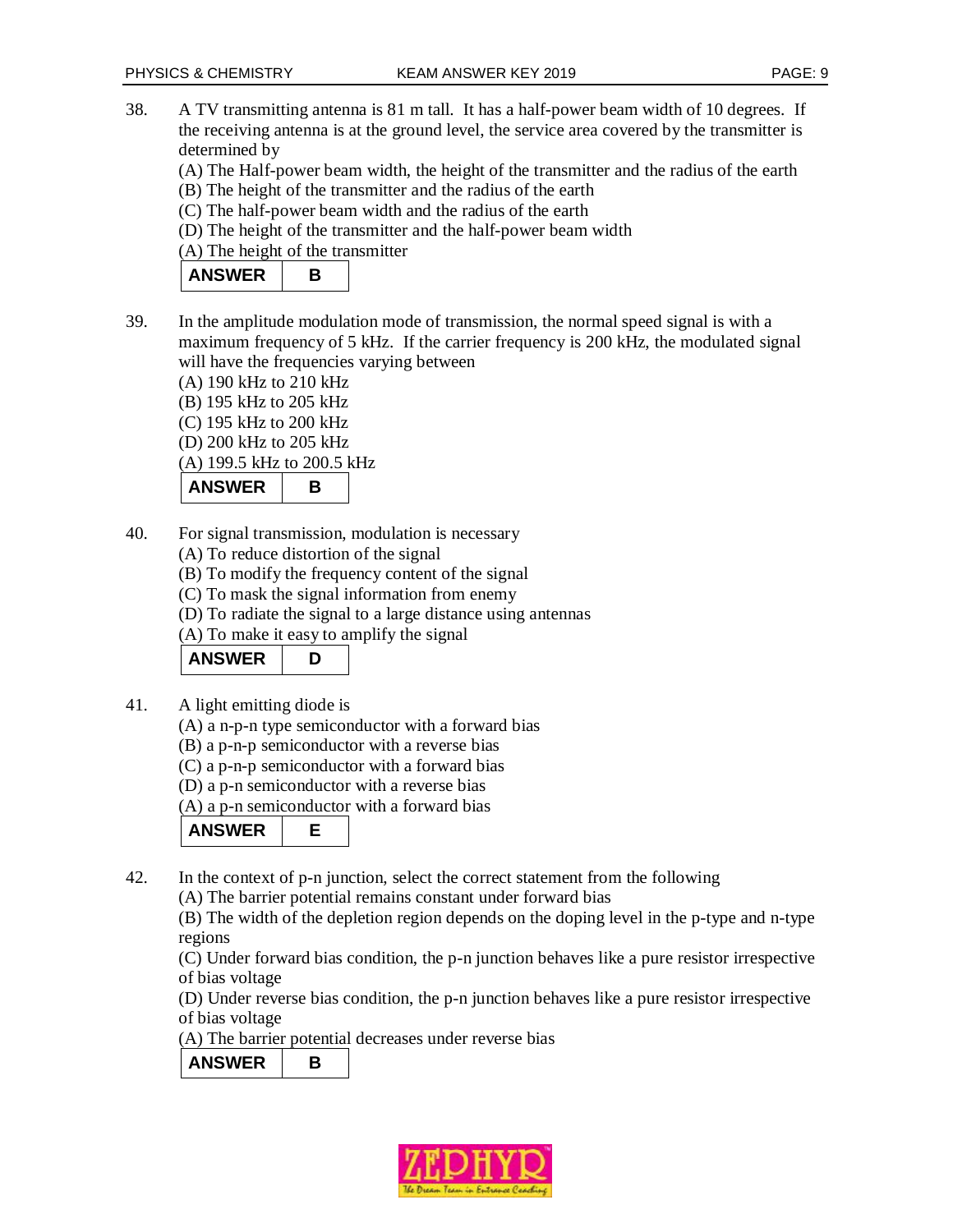43. The radius of gyration about an axis through the center of a hollow sphere with external radius *a* and internal radius *b* is

(A) 
$$
\sqrt{\frac{2(a^3-b^3)}{5(a^5-b^5)}}
$$
  
\n(B)  $\sqrt{\frac{1}{4}\frac{(a^4-b^4)}{(a^2-b^2)}}$   
\n(C)  $\sqrt{\frac{1}{2}\frac{(a^5-b^5)}{(a^3-b^3)}}$   
\n(A)  $\sqrt{\frac{5}{2}\frac{(a^4-b^4)}{(a^2-b^2)}}$   
\nANSWER\nD

44. A ball of mass 1 kg and radius  $0.5$  m, starting from test rolls down on a  $30^{\circ}$  inclined plane. The torque acting on the ball at the distance of the 7m from the starting point is close to (Take acceleration due to gravity as  $10 \text{ m/s}^2$ )

| $(A)$ 0.25 N-m<br>(D) 0.4 N-m |  |  | $(B) 0.7 N-m$<br>$(A)$ 1.4 N-m | $(C)$ 0.5 N-m |
|-------------------------------|--|--|--------------------------------|---------------|
| <b>ANSWER</b>                 |  |  |                                |               |

45. If the radius of the earth suddenly decreases by half of its present value. Then the time duration of one day will be

| $(A)$ 6 hours | (B) 8 hours | $(C)$ 12 hours | $(D)$ 24 hours | $(A)$ 48 hours |
|---------------|-------------|----------------|----------------|----------------|
| <b>ANSWER</b> |             |                |                |                |

46. A hollow sphere and a solid sphere, of equal mass and equal radii roll down without slipping on an inclined plane. If the torque experienced by the hollow sphere and solid sphere are  $\tau_H$  and  $\tau_S$  respectively, then

(A)  $\tau_H < \tau_S$  (B)  $\tau_H > \tau_S$  (C)  $\tau_H = \tau_S$  (D)  $\tau_H = 0$  (A)  $\tau_S = 0$ ANSWER B

- 47. A brick of mass 2kg slides down an incline of height 5m and angle 30°. If the coefficient of friction of the incline is  $\frac{1}{\sqrt{2}}$  $2\sqrt{3}$ , the velocity of the block at the bottom of the incline is (Assume the acceleration due to gravity is  $10 \text{ m/s}^2$ ) (A)  $5 \text{ m/s}$  (B)  $50 \text{ m/s}$  (C)  $7 \text{ m/s}$  (D) 0 (A)  $10 \text{ m/s}$ **ANSWER C**
- 48. A spherically uniform planet of mass  $8 \times 10^{24}$  kg and of radius  $6 \times 10^6$  m is orbiting around the Sun. The escape velocity for the planet is close to (Take  $G = 6 \times 10^{-11} \text{ N} \cdot \text{m}^2/\text{kg}^2$ ) (A) 11.2 km/s (B) 16 km/s (C) 4 km/s (D) 12.6 km/s (A) 1.6 km/s **ANSWER D**
- 49. Suppose to planets A and B revolved around a Sun in the galaxy. The semi major axis of A and B are 1 and 5 AU (astronomical unit) respectively. If the period of revolution of A is 1 year, the period of revolution of B is

| $(A)$ 1 year  | $(B)$ 5 years | $(C)$ 11 years | $(D)$ 25 years | $(A)$ 125 years |
|---------------|---------------|----------------|----------------|-----------------|
| <b>ANSWER</b> |               |                |                |                 |

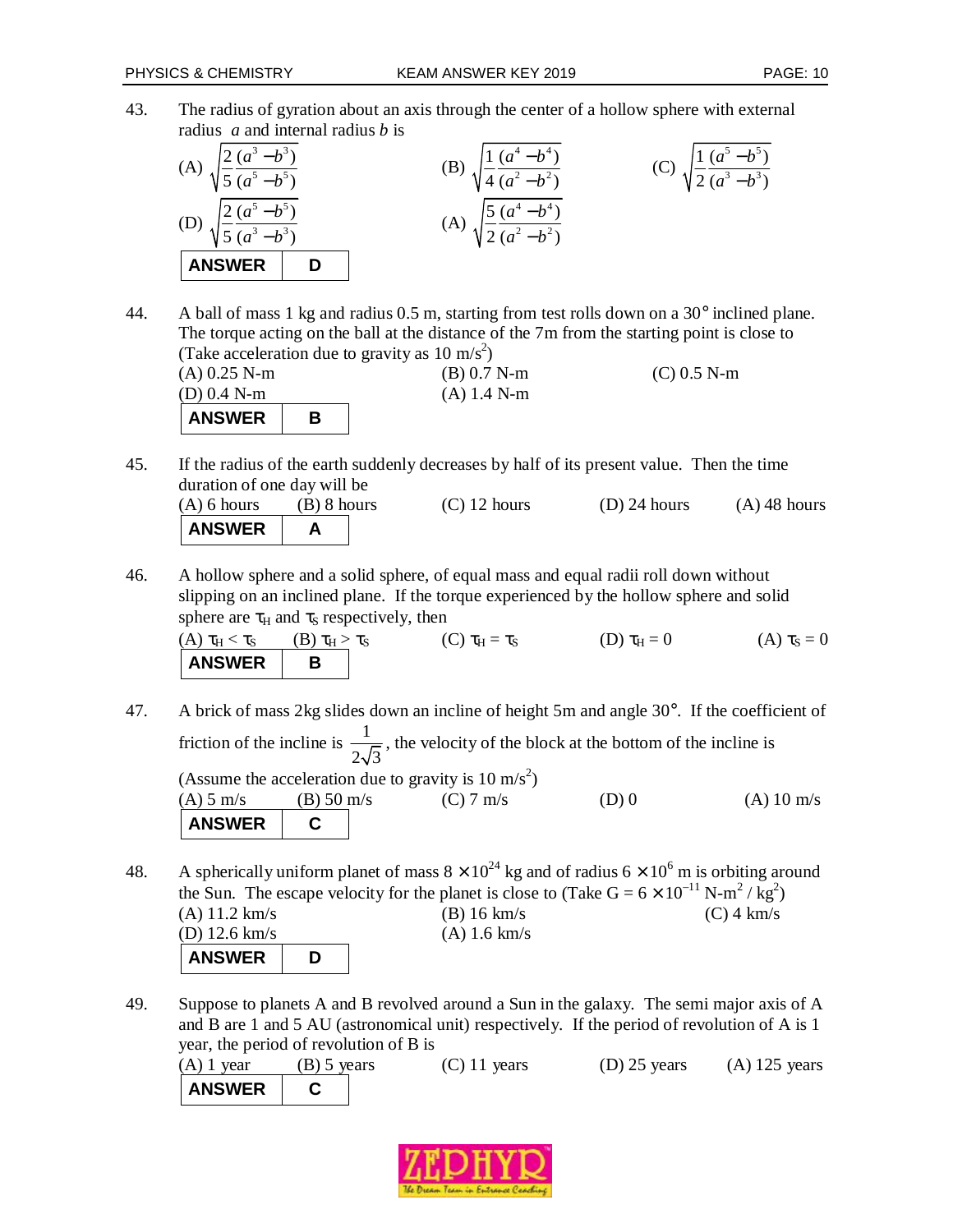50. The half-life of  $_{43}Te^{99}$  is 6 hours. If 12 mg of  $_{43}Te^{99}$  is injected to a patient, after 24 hours how much Tc will be left in the patients body?

| $(A)$ 0 mg    | $(B) 0.75$ mg | $(C)$ 3 mg | $(D)$ 6 mg | $(A)$ 12 mg |
|---------------|---------------|------------|------------|-------------|
| <b>ANSWER</b> |               |            |            |             |

- 51. For atoms, which of the following statement is correct?
	- (A) Heavier nuclei have more neutrons than protons
	- (B) Heavier nuclei have equal number of protons and neutrons

(C) Lighter nuclei have more neutrons than protons

- (D) Lighter nuclei have less number of neutrons than protons
- (A) For heavier nuclei, atomic mass varies as square of atomic number

| <b>ANSWER</b> |  |
|---------------|--|
|---------------|--|

- 52. Which of the following statements is not a property of nuclear force? (A) It is an attractive force
	- (B) It is independent of interacting nucleons
	- (C) It is a long range force
	- (D) It is non-central force
	- (A) It is a short range force



- 53. Which of the following elements you need to remove to form an isotone family?  $(A)$   $8$ O<sup>16</sup> (B)  $7^{15}$  $(C) 6C^{14}$  $(D)$  13 $Al^{27}$  $(A)$  o $F^{17}$ **ANSWER**
- 54. A magnetic field of 1 T applied at an angle  $\pi/3$  to the vertical direction is decreased to zero at a steady rate in one second. The magnitude of induced emf in a horizontally placed circular loop of radius 5 cm is given by

| (A) $1.25\sqrt{3}p$ mV | (B) 1.25 $\sqrt{3}p$ V | (C) 1.25 $p$ mV |
|------------------------|------------------------|-----------------|
| (D) $1.25pV$           | $(E)$ 25 $\pi$ V       |                 |
| <b>ANSWER</b>          |                        |                 |

55. The dimension of mutual inductance is (Denote dimension of current as A)<br>(A)  $M L^2 T^2 A^{-2}$  (B)  $M L^2 T^{-2} A^{-2}$  (C)  $M L^{-2} T^2 A^{-2}$ 



56. A pure inductor of inductance 0.1 H is connected to an AC source (of rms voltage) 220 V angular frequency of 300 Hz. The rms current is



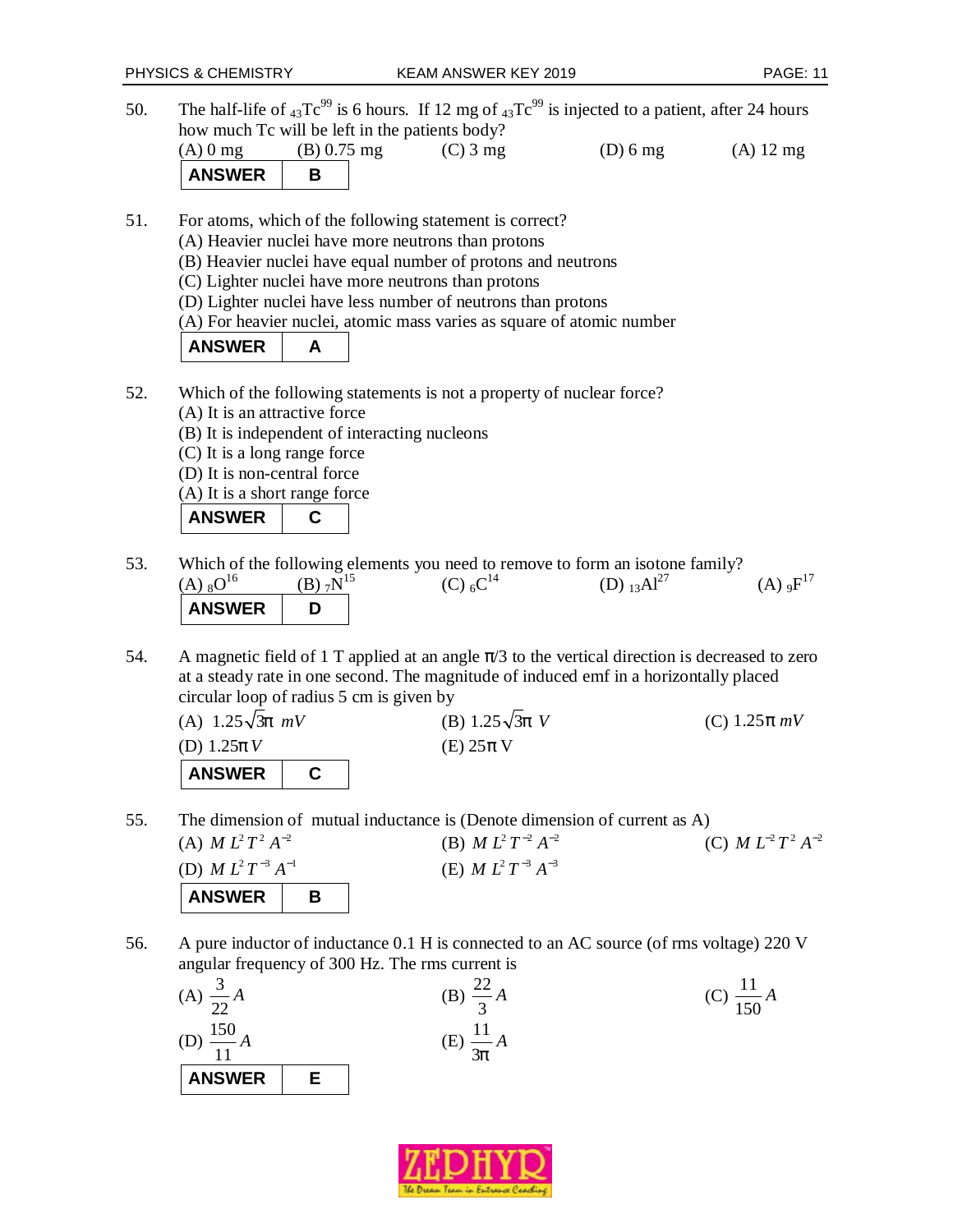- 
- 57. In an LCR series circuit (of inductance L, capacitance C and resistance R), the impedance is minimum when the angular frequency of the source is given by

(A) 
$$
\sqrt{LC}
$$
 (B)  $\frac{1}{\sqrt{LC}}$  (C)  $\sqrt{\frac{L}{C}}$  (D)  $\sqrt{\frac{C}{L}}$  (E)  $\sqrt{LCR}$ 

58. A Carnot engine is operating between a hot body and cold body maintained at temperature  $T_1$  and  $T_2$  respectively. Consider the following three cases

Case-I : The temperature of the hot body is changed to  $T_1 + \Delta T$  and cold body is at  $T_2$ Case II: The temperature of the hot body is at T<sub>1</sub> and cold body is changed to  $T_2 + \Delta T$ Case –III: The temperature of the hot body is at  $T_1$  and cold body is changed to  $T_2 - \Delta T$ (A) The efficiency of the Carnot cycle is highest for case -I (B) The efficiency of the Carnot cycle is highest for case –II

(C) The efficiency of the Carnot cycle is highest for case –III

(D)The efficiency of case –II is higher than case –III

(E) The efficiency of the Carnot cycle is same for all three cases

| <b>ANSWER</b> |  |
|---------------|--|
|               |  |

- 59. Some smoke is trapped in a small glass container and is viewed through a microscope. A number of very small smoke particles are seen in continuous random motion as a result of their bombardment by air molecules. If the mass of the smoke particle is about  $10^{12}$  times higher than that of an air molecule the average speed of a smoke particle is
	- $(A)$  10<sup>6</sup> times the average speed of an air molecule
	- (B)  $10^{-12}$  times the average speed of an air molecule
	- $(C)$  10<sup>12</sup> times the average speed of an air molecule
	- (D)  $10^{-6}$  times the average speed of an air molecule

(E)  $10^{-10}$  times the average speed of an air molecule

ANSWER D

60. The standard of length is maintained by a 1 meter long bar made up of a material having coefficient of linear expansion  $\alpha = 0.00001 \,^{\circ}\text{C}^{-1}$ . If the length of the bar were to be preserved to an accuracy of 1 part per million, what would be maximum allowed temperature variation?

 $(A) \pm 0.01$ <sup>o</sup>C  $(B) \pm 0.1$ <sup>o</sup>C  $(C) \pm 0.001$ <sup>o</sup> $C$  $(D) \pm 0.0001$ <sup>o</sup>C  $(E) \pm 1.0$  °C **ANSWER** B

61. Inside the engine of an automobile, the cylinder compresses the air from approximately standard temperature and pressure to one-twentieth of the original volume and a pressure of 50 atm. What is the temperature of the compressed air?

| (A) 500K      | (B) 682 K | (C) 550 K | (D) $1000K$ | (E) 200 K |
|---------------|-----------|-----------|-------------|-----------|
| <b>ANSWER</b> |           |           |             |           |

62. A spring of natural length *l* and spring constant 50 N/m is kept on a horizontal frictionless table with one end attached to a rigid support. First the spring was compressed by 10 cm and then released to hit a ball of mass 20 g kept at a distance *l* from the rigid support. if after hitting the ball, the natural length of the spring is restored, what is the speed with which the ball moved? (Ignore the air resistance)

(A) 5 m/s (B) 7 m/s (C) 25 m/s (D) 50 m/s (E) 2500 m/s ANSWER A

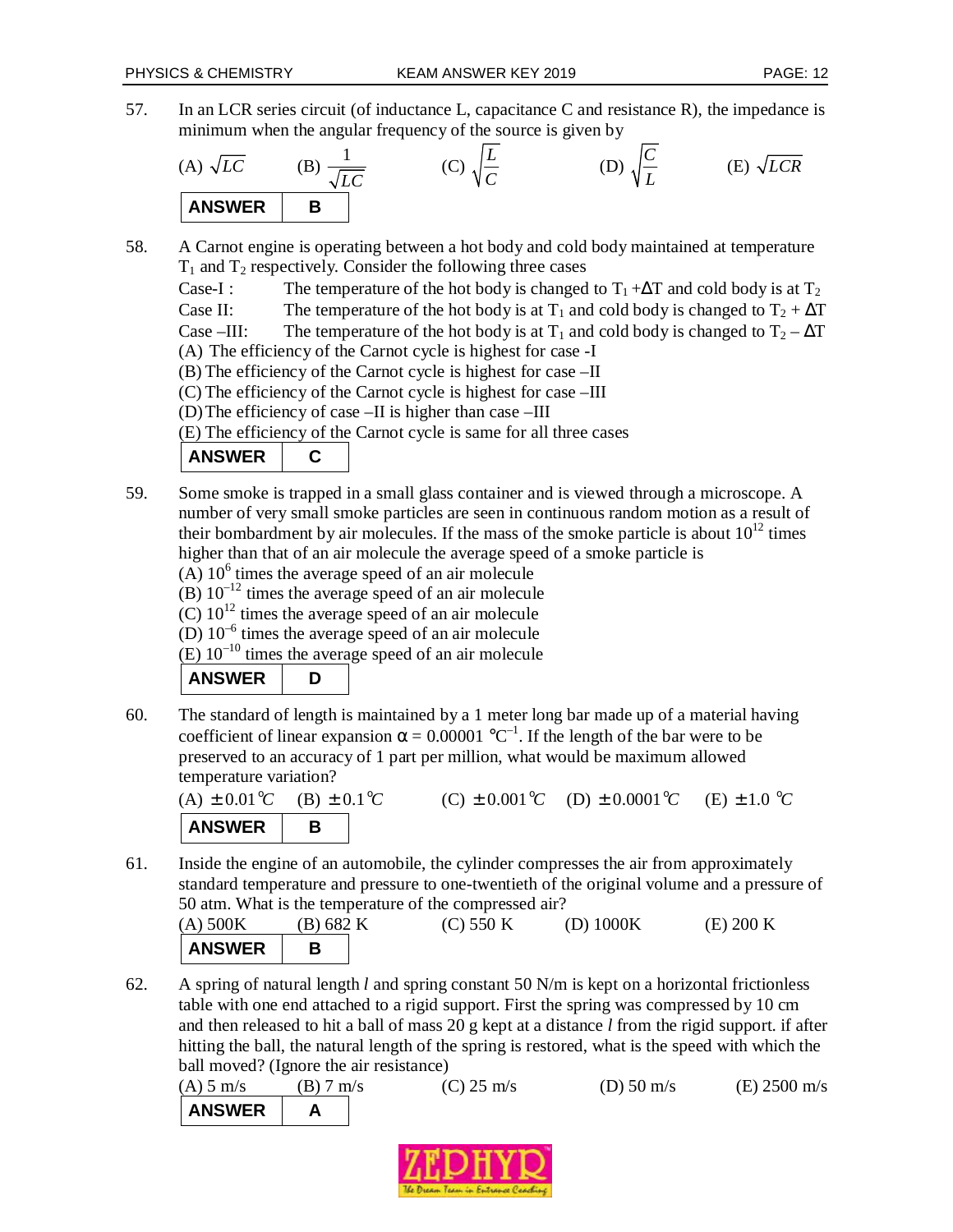63. In a water container, an aluminium piece of volume 0.5  $m^3$  is lowered through an external force, until it is completely submerged. In another identical water container, a lead piece of same volume was similarly submerged using the same amount of external force. The mass density of lead is 4 times larger than the mass density of the aluminum. If  $F_A$  and  $F_L$  are the buoyancy forces acting on aluminum and lead respectively, then which of the following statements is correct?

| (A) $F_A > 4$ $F_L$ | (B) $F_L > 4$ $F_A$ | (C) $F_A > 2$ $F_L$ |
|---------------------|---------------------|---------------------|
| (D) $F_L > 2$ $F_A$ | (E) $F_L = F_A$     | (C) $F_A > 2$ $F_L$ |

64. A boy formed a bubble and a liquid drop from the same soapy water. The pressure difference between inside and outside of the soap bubble is measured to be 100  $N/m^2$ . If the radius of the droplet is half of the radius of the bubble, then the pressure difference between the inside and outside of the droplet is

(A) 0 (B) 50  $N/m^2$ (C)  $100 \text{ N/m}^2$ (D) 200  $N/m^2$ (E) 400  $N/m^2$ ANSWER | C

65. A mass m, suspended vertically by a massless ideal spring with spring constant k, is at rest. The mass is displaced upward by a height *h*. When released, the kinetic energy of the mass will be proportional to

| (Neglecting air resistance) |  |  |
|-----------------------------|--|--|
|                             |  |  |

| $(A)$ only $h$ | (B) only $h^2$                                            | $(C)$ m |
|----------------|-----------------------------------------------------------|---------|
|                | (D) a linear combination of terms involving h and $h^2$ ? | (E) k   |
| ANSWER         |                                                           |         |

66. Instantaneous power delivered to a damped harmonic oscillator

(natural frequency is  $\omega_0$ ) by an external periodic force (driving frequency  $\omega$ ) under steady state conditions is

(A) positive always (B) negative always

(C) positive and negative with power integrated over a period being zero

(D) positive and negative with power integrated over a period being positive

(E) positive and negative with power integrated over a period being negative

| <b>ANSWER</b> |  |
|---------------|--|
|---------------|--|

- 67. The Q factor for a damped oscillator is given by the
	- (A) Ratio of energy stored per cycle to the initial energy
	- (B) Ratio of energy dissipated per cycle to the initial energy

(C) Ratio of energy stored per cycle to the energy dissipated per cycle

(D) Ratio of energy dissipated per cycle to the energy stored per cycle

(E) Ratio of the damping coefficient to the natural frequency

| <b>ANSWER</b> |  |
|---------------|--|
|---------------|--|

- 68. A ball of mass *m* is projected upward with a speed  $v_0$ . The speed at a height *h* is (Neglecting air resistance)
	- (A) independent of angle and direction of projection

(B) independent of mass, angle and the direction of projection

(C) dependent on the direction of projection

(D) dependent on the shape, size and mass of the ball and angle of projection

(E) dependent on mass of the ball but independent of the angle and direction of projection

### **ANSWER C**

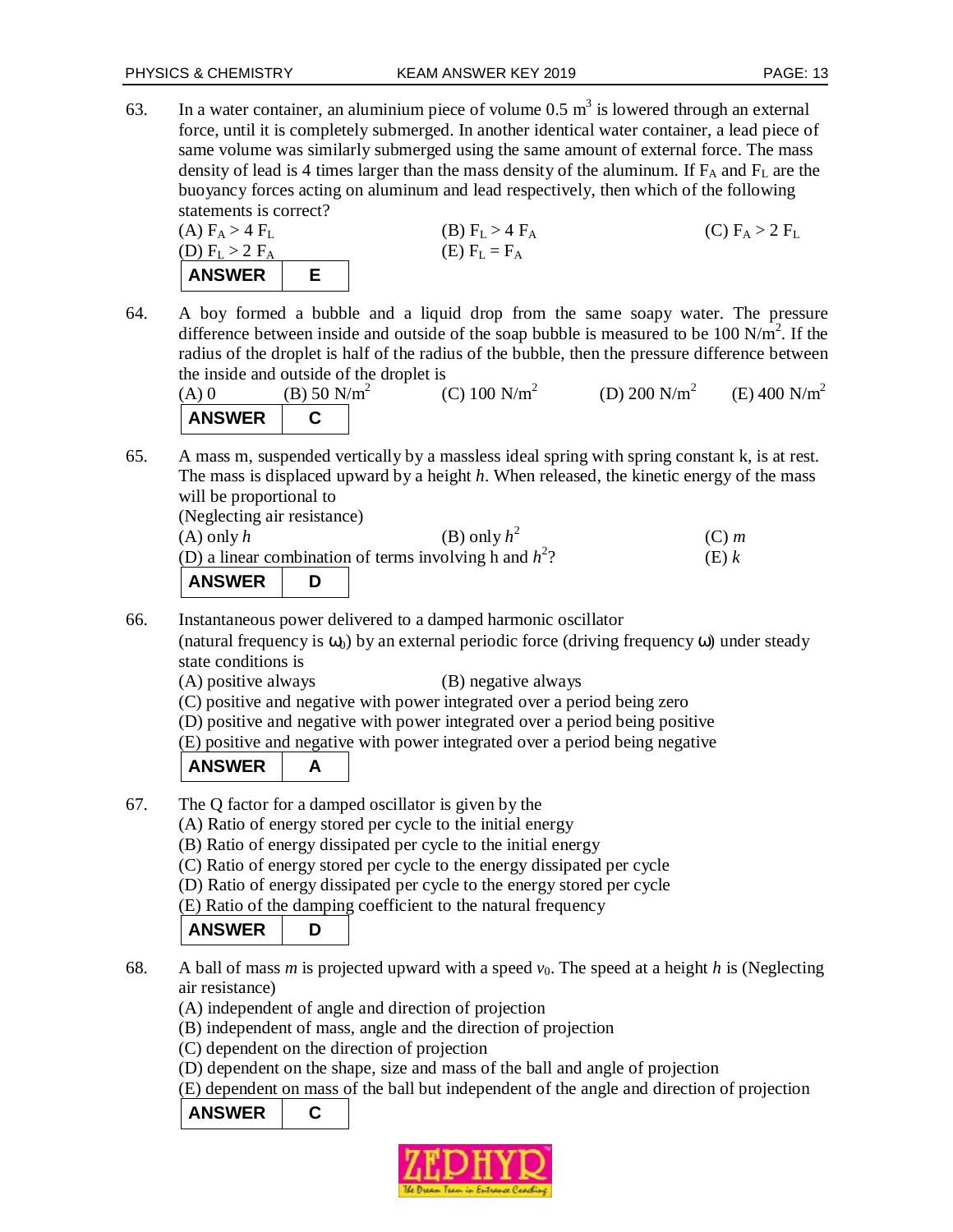69. An object having a velocity 5 m/s is accelerated at the rate 2 m/s<sup>2</sup> for 6 s. Find the distance travelled during the period of acceleration (A) 60 m (B) 25 m (C) 36 m (D) 66 m (E) 45 m ANSWER D

70. A vehicle moving at 36 km/hr is to be stopped by applying brakes in the next 5 m. If the vehicle weighs 2000 kg, determine the average force that must be applied on it (A)  $10^4$  N (B)  $2 \times 10^4$ N (C)  $3 \times 10^4$ N (D)  $5 \times 10^3$ N (E)  $10^3$ N ANSWER | B

71. A block of mass 20 kg is suspended through two spring balances with negligible mass as shown in figure. What will be the readings in the upper and lower balance respectively?



(A) 0 kg, 20 kg (B) 10 kg, 20 kg (C) 20 kg, 10 kg (D) 10 kg, 10 kg (E) 20 kg, 20 kg **ANSWER E** 

72. Two masses connected in series with two massless strings are hanging from a support as shown in the figure. Find the tension in the upper string

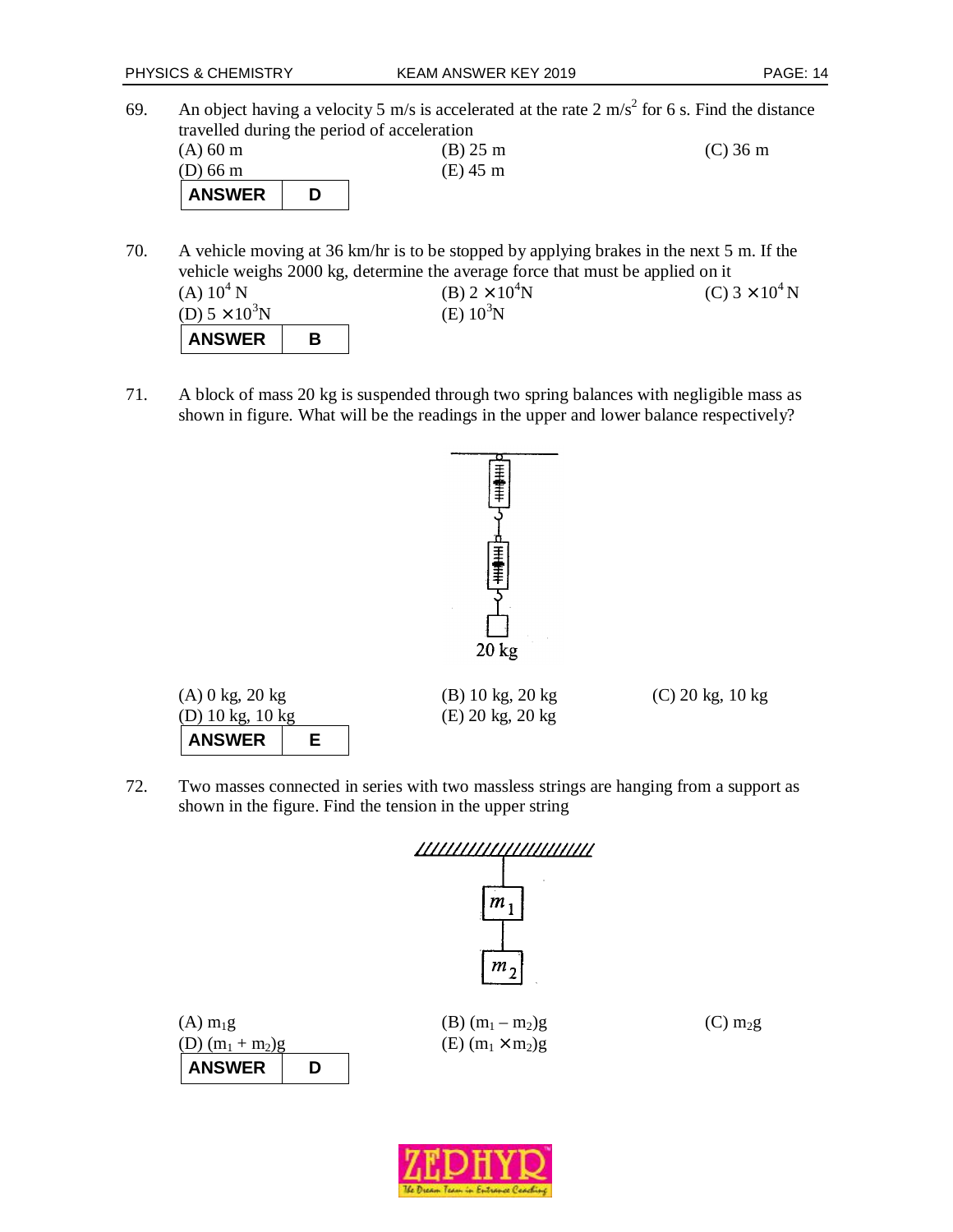| 73. | Propylene on treatment with $HBr/H_2O_2$ provides<br>$(A)$ 1 -bromopropane<br>(D) 1-bromopropan-2-ol<br><b>ANSWER</b><br>A                                                    | (B) 2-bromopropane<br>(E) 2-bromopropan-1-ol                                                 | $(C)$ 1,2-dibromopropane                      |
|-----|-------------------------------------------------------------------------------------------------------------------------------------------------------------------------------|----------------------------------------------------------------------------------------------|-----------------------------------------------|
| 74. | is a potent vasodilator<br>(A) Histamine<br>(D)Cimetidine<br><b>ANSWER</b><br>A                                                                                               | (B) Serotonin<br>(E) Aspirin                                                                 | (C) Codeine                                   |
| 75. | An invert sugar is<br>(A) Isorotatory<br>(D) Optically inactive<br><b>ANSWER</b><br>В                                                                                         | (B) Levorotatory<br>(E) Mutarotatory                                                         | (C) Dextrorotatory                            |
| 76. | The strongest base among the following is<br>(A) NH <sub>2</sub><br>(D) $CH3CH2$<br><b>ANSWER</b><br>A                                                                        | $(B)$ OH <sup>-</sup><br>$(E)$ OEt <sup>-</sup>                                              | $(C) CH = C^-$                                |
| 77. | (A) low concentration of solvent<br>(C) it is a primary halide<br>(E) solvation effect<br><b>ANSWER</b><br>D                                                                  | The neopentyl halide in ethanol yields alkenes by E1 mechanism due to<br>(B) absence of base | (D) steric factor which prevents E2 mechanism |
| 78. | Arylbromides are not good candidates for<br>(A) Wurtz-Fitting reaction<br>(C) Friedel - Crafts reaction<br>(E) Gabriel -phthalimide synthesis<br><b>ANSWER</b><br>E           | (B) Fitting reaction<br>(D) Grignard reaction                                                |                                               |
| 79. | Sulfonation of benzene with excess sulfuric acid provides<br>(A) benzenesulfonic acid<br>$(C)$ o-benzenedisulfonic acid<br>(E) decomposition of benzene<br><b>ANSWER</b><br>D | $(B)$ <i>p</i> -benezenedisulfonic acid<br>(D) $m$ -benzenedisulfonic acid                   |                                               |
| 80. | The following reaction is named as<br>СНО<br><b>KOH</b><br>heat<br>СНО                                                                                                        | COOK<br>CH <sub>2</sub> OH                                                                   |                                               |
|     | (A) Reimer - Tiemann<br>(D) Gattermann<br><b>ANSWER</b><br>C                                                                                                                  | (B) Kolbe-Schmitt<br>(E) Aldol                                                               | (C) Cannizzaro                                |

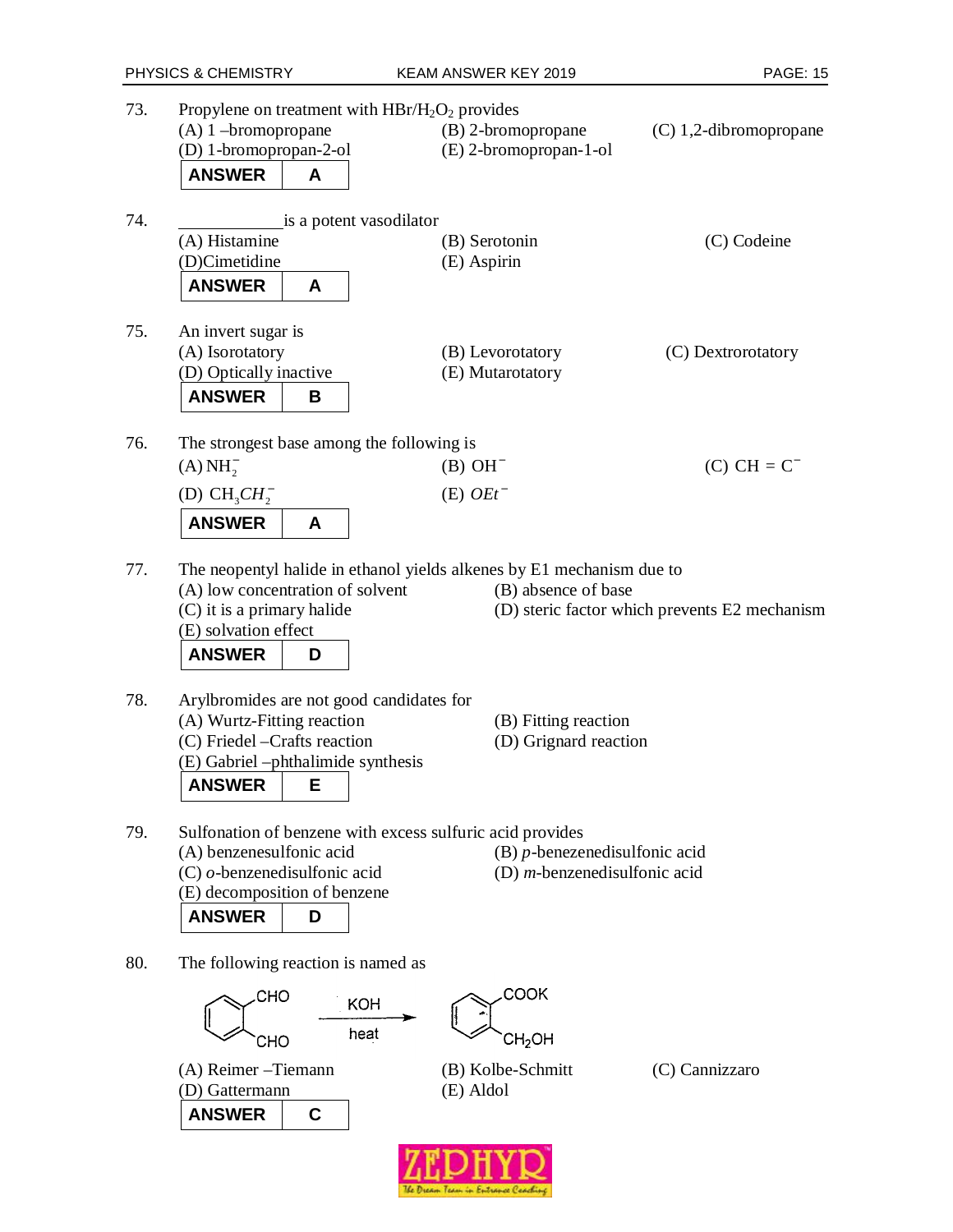81. When  $C_6H_5COCOC_6H_5$  is reduced with LiAIH<sub>4</sub>, the product formed has ......... (A) 2 (B) 3 (C) 4 (D) 6 (E) 8 ANSWER B

82. The compound which does not lead to benzoic acid by oxidation with  $KMnO<sub>4</sub>$  is (A) toluene (B) benzyl alcohol (C) *n*-butylbenzene (D) *t*-butylbenzene (E) styrene **ANSWER D** 

83. In the Hogman rearrangement of primary amides having optically active group with Sconfiguration, the product amine has (A) R-configuration (B) S-configuration (C) Racemic mixture

| $(A)$ N-component $(A)$<br>(D) Meso form |  | $(D)$ 3-configuration<br>(E) Achiral nature | (U) NAUTHIU HIIAIUIT |
|------------------------------------------|--|---------------------------------------------|----------------------|
| <b>ANSWER</b>                            |  |                                             |                      |

- 84. Benzonitrile can be prepared from benzaldehyde on treatment with (A)  $NH<sub>3</sub>$  (B)  $NH<sub>3</sub>$  followed by hydrogenation with Ni (C) NH2OH (D) NH2OH followed by dehydration with acetic anhydride (E) Hydrogen cyanide ANSWER D
- 85. The product formed in the below reaction is



87. Which hydride amongst the following has the least boiling point? (A)  $NH_3$  (B)  $PH_3$  (C)  $AsH_3$  (D)  $BF_3$ ,  $PF_5$  (E)  $BiH_3$ ANSWER B

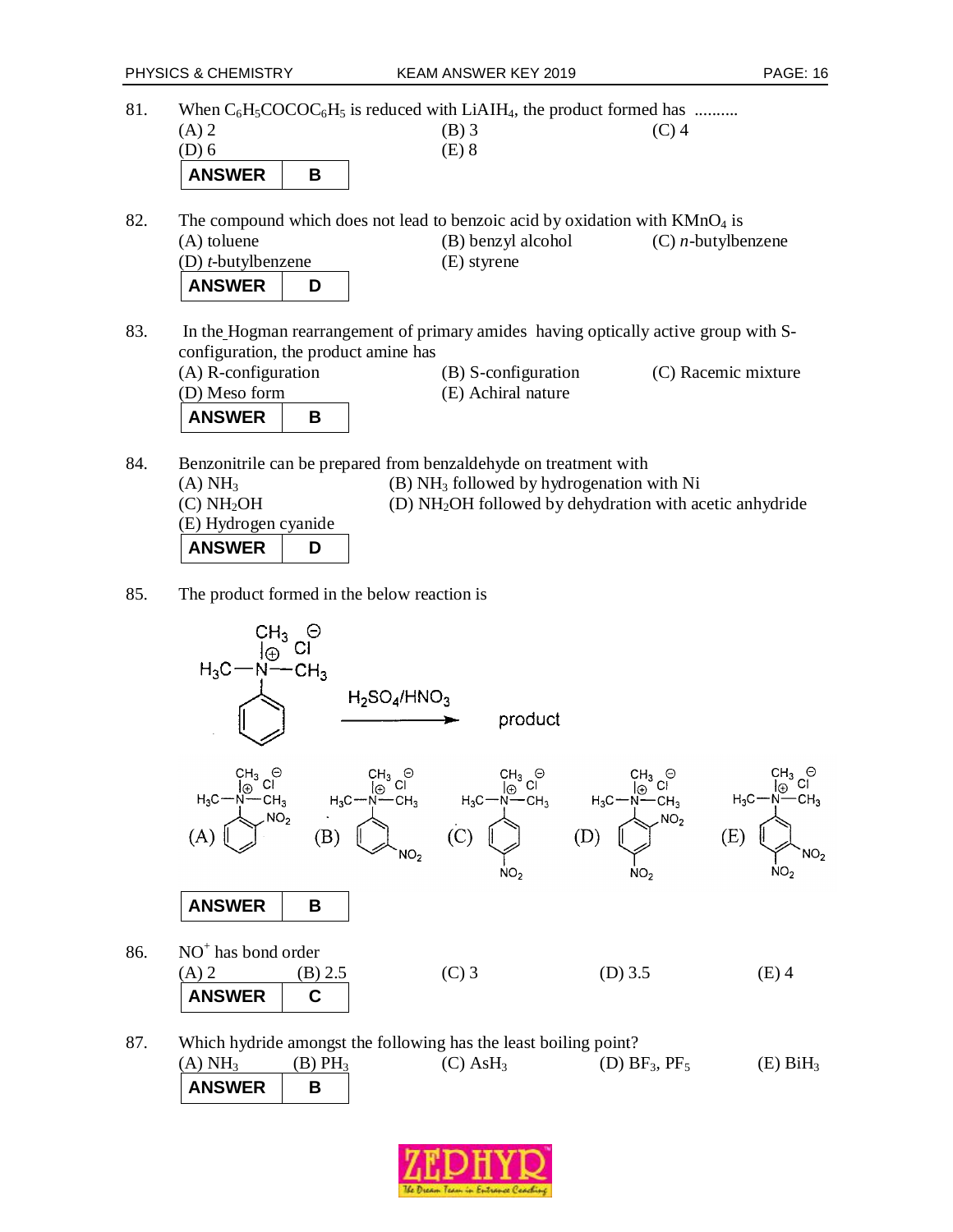| (D) BH <sub>3</sub> , PF <sub>5</sub>                                                                                                                                                         | $(B)$ BF <sub>3</sub> , SIF <sub>4</sub> , PF <sub>5</sub><br>$(E)$ (A) and $(B)$ | $(C)$ SiF <sub>4</sub> , PF <sub>5</sub> |
|-----------------------------------------------------------------------------------------------------------------------------------------------------------------------------------------------|-----------------------------------------------------------------------------------|------------------------------------------|
| <b>ANSWER</b><br>В                                                                                                                                                                            |                                                                                   |                                          |
| The carbon atoms in calcium carbide are held by<br>(A) Ionic bonds<br>(C) Teo sigma and one coordinate bond                                                                                   | (B) Two sigma bonds                                                               |                                          |
| (D) One sigma and two $\pi$ bonds<br><b>ANSWER</b><br>D                                                                                                                                       | (E) One sigma and one $\pi$ bond                                                  |                                          |
| According to the VSEPR theory, the shape of $ClO_3^-$ would be<br>$(A)$ Linear                                                                                                                | (B) Triangular planar                                                             | (C) Pyramidal                            |
| (D) Square planar<br><b>ANSWER</b><br>C                                                                                                                                                       | (E) Angular                                                                       |                                          |
| Acetic acid in liquid ammonia behaves as                                                                                                                                                      |                                                                                   |                                          |
| (A) Weaker acid than that in water<br>(C) Base acid                                                                                                                                           | (B) Stronger acid than that in water<br>(D) Neutral acid                          | $(E)$ (C) and $(D)$                      |
| <b>ANSWER</b><br>B                                                                                                                                                                            |                                                                                   |                                          |
| The compound(s) that $does$ (do) not exist is (are)<br>$(A)$ BiF <sub>5</sub><br>$(D)$ SbF <sub>5</sub>                                                                                       | $(B)$ PF <sub>5</sub><br>(E) All the compounds exist                              | $(C)$ AsF <sub>5</sub>                   |
| <b>ANSWER</b><br>Е                                                                                                                                                                            |                                                                                   |                                          |
| Rare gases are sparingly soluble in water because of<br>(A) Hydrogen bonding<br>(C) Induced dipole-induced dipole interaction<br>(D) Dipole-induced dipole interaction<br>$(E)$ (A) and $(D)$ | (B) Dipole-dipole interaction                                                     |                                          |
| <b>ANSWER</b><br>D                                                                                                                                                                            |                                                                                   |                                          |
| An example of a non-stoichiometric oxide when heated is<br>$(A)$ BeO<br>(D) CaO<br><b>ANSWER</b><br>В                                                                                         | (B) ZnO<br>(E) Li <sub>2</sub> O                                                  | $(C)$ MgO                                |
|                                                                                                                                                                                               |                                                                                   |                                          |
|                                                                                                                                                                                               |                                                                                   | (C) Four N and two O                     |
| The donor atom in EDTA are<br>(A) Two N and Two O<br>(D) Three N and three O<br><b>ANSWER</b><br>В                                                                                            | (B) Two N and four O<br>(E) Teo N and three O                                     |                                          |

**ZEDHYQ**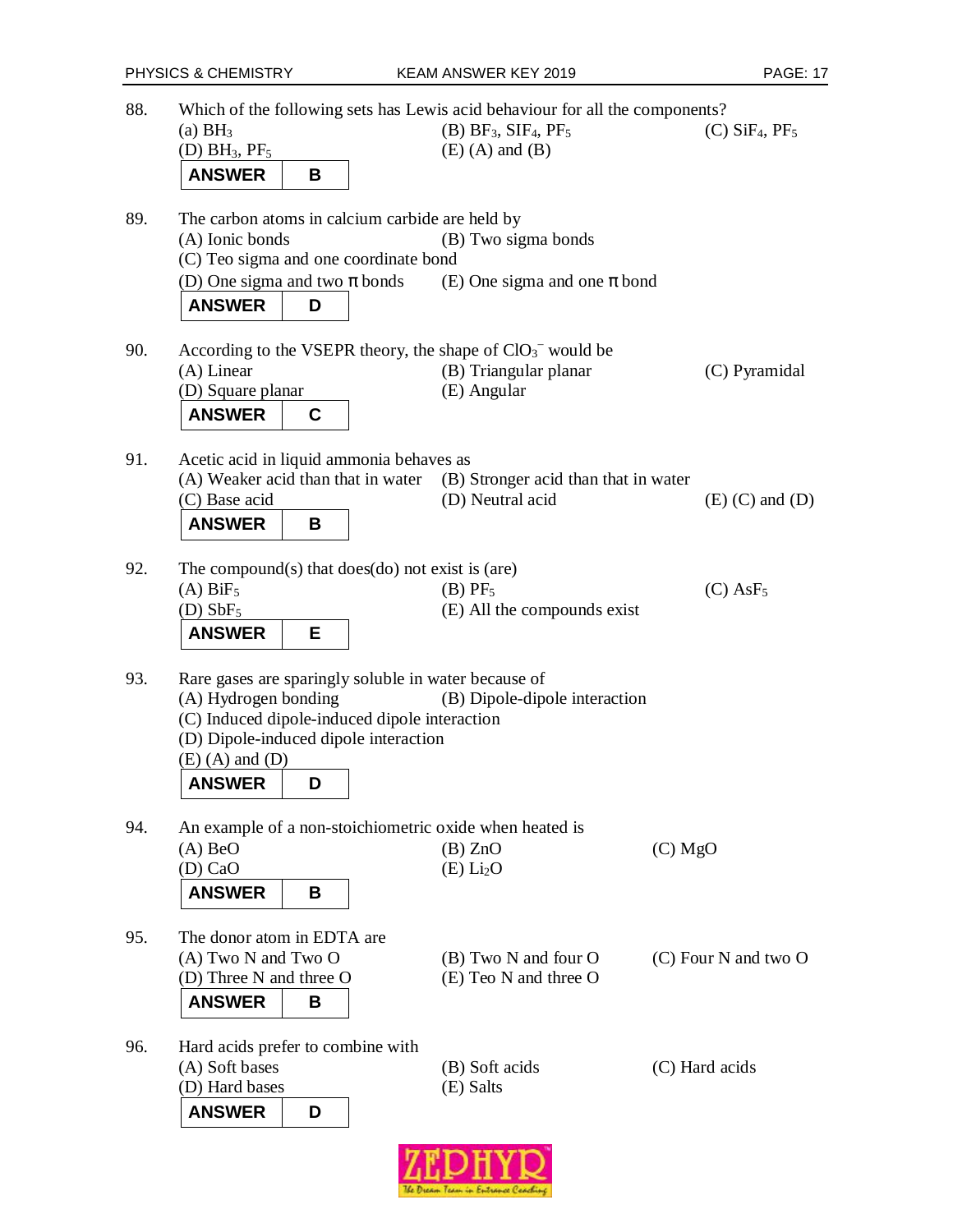97. Among the following, which species represents a pseudohalide?

| $(A) CN^{-}$<br>(D) $K_2KhI_4$ | -<br>$(B)$ CaO<br>(E) BiOCl | $(C) I_2$ |
|--------------------------------|-----------------------------|-----------|
| <b>ANSWER</b>                  |                             |           |

98. PC $l_3$  is stored in a well stoppered bottle since (A) It decomposes in the presence of moisture (B) It is decomposed by light (C) It is highly volatile (D) It reacts with air to form POCl<sub>3</sub>  $(E)$  (A) and  $(C)$ ANSWER | A

99. An orange solid (A) on heating gives a green residue (B), a colourless gas (C) and water vapours. The dry gas (C) upon passing over heated Mg gave a white solid (D) which upon subsequent reaction with water gave a gas (E) that gave dense white fumes with HCl. Identify (D)

| $(A)$ Fe(NH <sub>3</sub> )Cl <sub>2</sub> | $(B)$ CuN <sub>2</sub> | (C) $Mg_3N_2$ (D) $NH_4Cl$ (E) FeCl <sub>2</sub> |  |
|-------------------------------------------|------------------------|--------------------------------------------------|--|
| ANSWER C                                  |                        |                                                  |  |

100. On passing silent electric discharge through oxygen in an ozonizer, 5.5 mol % of oxygen is converted to ozone. How many moles of  $O_2$  and  $O_3$  result when 35 moles of  $O_2$  is originally present?

| $(A)$ 33.0    | $(B)$ 34.4 | $(C)$ 35.0 | $(D)$ 31.8 | $(E)$ 31.0 |
|---------------|------------|------------|------------|------------|
| <b>ANSWER</b> |            |            |            |            |

- 101. Carnallite is a mineral containing (A) K (B) Na (C) Mg (D) Fe (E) (A) and (C) **ANSWER E**
- 102. Maximum number of photons emitted by a bulb capable of producing monochromatic light of wavelength 550 nm is ..........., if 100 V and 1 A is supplied for one hour. (A)  $1 \times 10^{24}$  (B)  $5 \times 10^{24}$  (C)  $1 \times 10^{24}$  (D)  $5 \times 10^{23}$  (E)  $5 \times 10^{23}$ **ANSWER A**
- 103. Which of the following is the correct unit of angular momentum of an lectron in an orbital of an atom?

(A) J s (B) J/s (C) W/s<sup>2</sup> (D) W s (E) J s<sup>2</sup> **ANSWER | A** 

- 104. Consider a fcc lattice made of a metal cation  $(M<sup>6+</sup>)$  and three oxide anions per unit cell. The resultant structure would have
	- (A) 3D network of edge shared octahedra (B) 3D network of corner shared octahedra
	- (C) 2D network of edge shared octahedra (D) 2D network of corner shared octahedra
- - (E) 3D network of face shared octahedra

**ANSWER E** 

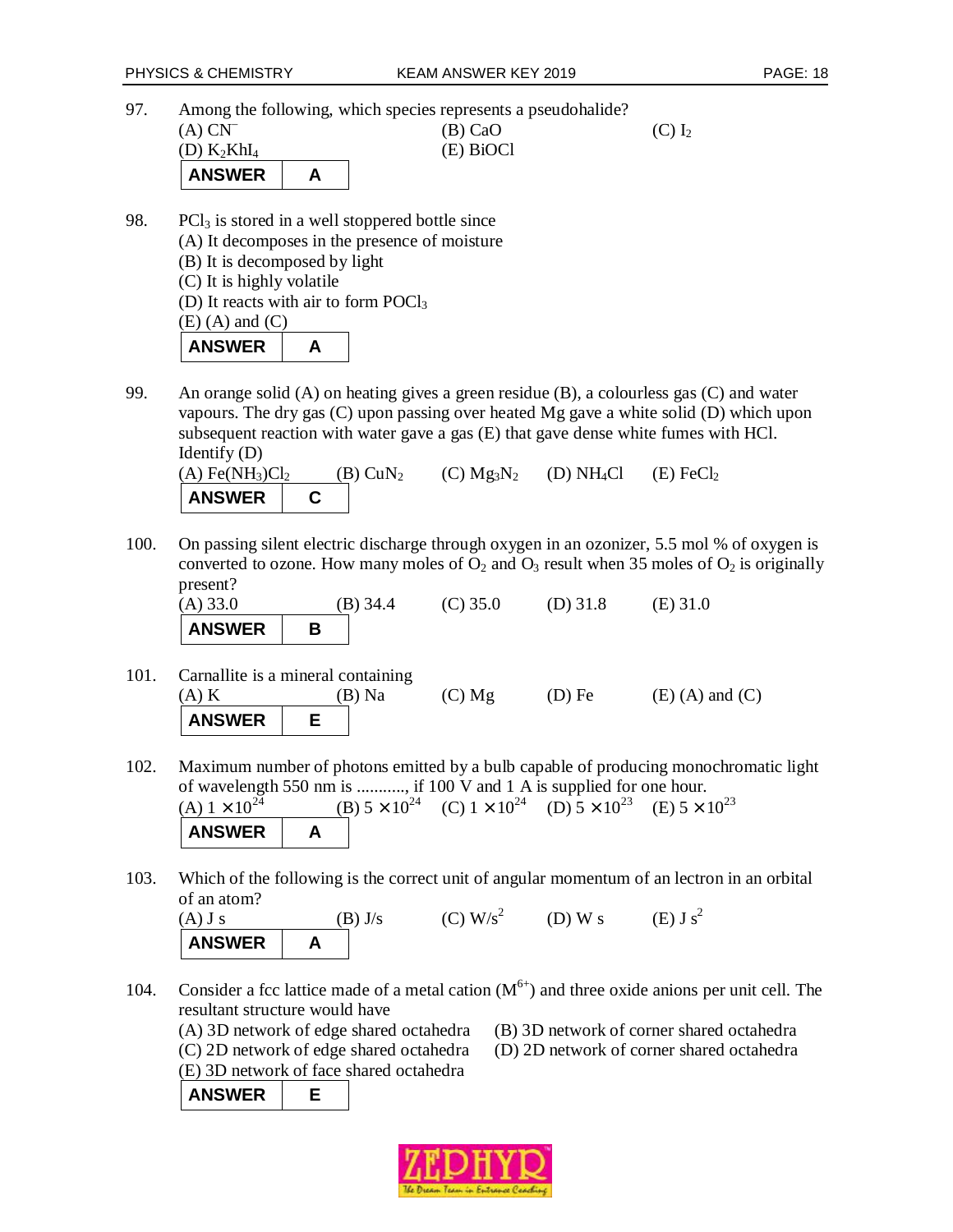105. The edge length of a solid possessing cubic unit cell is  $2\sqrt{2}$  r (structure I), based on hard sphere model, which upon subjecting to a phase transition, a new cubic structure (structure

II) having an edge length of  $\frac{4}{4}$ 3  $\frac{r}{r}$  is obtained, where r is the radius of the hard sphere. Which

of the following statements is true?

- (A) Density of the structure II is lower than structure I
- (B) Density of structure II is higher than structure I
- (C) The pore volume in structure I is 1.2 times higher than that of structure II
- (D) The pore volume of both the structures are equal

(E) The octahedral voids in structure I is transformed into tetrahedral voids in structure II

| <b>ANSWER</b> |  |
|---------------|--|
|---------------|--|

106. An ideal gas "A" having volume of 1 L at  $27^{\circ}$ C is kept in a container having movable piston and adiabatic walls in ambient condition. If 1.33 L atm of energy is supplied inside the system, find out the final temperature of the system?

| $(A)$ 399 K   | $(B)$ 499 K | $(C)$ 599 K | (D) 299 K | $(E)$ 450 K |
|---------------|-------------|-------------|-----------|-------------|
| <b>ANSWER</b> |             |             |           |             |

107. A 5.2 L closed container contains some water and  $N_2(g)$  at 29<sup>o</sup>C. The total pressure of the system and water tension are 1 atm and 0.04 atm, respectively. Upon electrolysing the liquid water inside completely, the final pressure of system was at 2 atm. What is number of moles of water that was present inside the container?

| 3.46<br>(a)<br>RТ<br>. | ے . _<br>u<br>DT.<br>. | .v.4<br>$\tilde{\phantom{a}}$<br>$\check{ }$<br>$n\pi$<br>*** | ∪.∠∪ŏ<br>nт<br>*** | o.v<br>$\overline{\phantom{a}}$<br>nπ<br>K I |
|------------------------|------------------------|---------------------------------------------------------------|--------------------|----------------------------------------------|
| <b>ANSWER</b>          |                        |                                                               |                    |                                              |

- 108. A solution of methanol in water is 20% by volume. If the solution and pure methanol have densities of 0.964 kg  $L^{-1}$  and 0.793 kg  $L^{-1}$ , respectively, find the percent of methanol by weight? (A) 15.8 (B) 16.45 (C) 20 (D) 14.8 (E) 17.6 ANSWER B
- 109. The Henry's law constant for  $O_2$  dissolved in water is  $4.34 \times 10^4$  atm at certain temperature. If the partial pressure of  $O_2$  in a gas mixture that is in equilibrium with water is 0.434 atm, what is the mole fraction of  $O_2$  in the solution?

(A)  $1 \times 10^{-5}$  (B)  $1 \times 10^{-4}$ (C)  $2 \times 10^{-5}$  (D)  $1 \times 10^{-6}$  (E)  $\times 10^{-6}$ ANSWER | A

110. The standard heat of formation of CH<sub>4</sub>, CO<sub>2</sub> and H<sub>2</sub>O (I) are  $-76.2$ ,  $-394.8$  and  $-285.82$  kJ  $mol^{-1}$ , respectively. Heat of vaporization of water is 44 kJ mol<sup>-1</sup>. Calculate the amount of heat eveolved when 22.4 L of CH4, kept under normal conditions, is oxidized into its gaseous products

| (A) 802 kJ    | $(B)$ 878.4 kJ |  | $(C)$ 702 kJ | (D) $788.4 \text{ kJ}$ | $(E)$ 500 kJ |
|---------------|----------------|--|--------------|------------------------|--------------|
| <b>ANSWER</b> |                |  |              |                        |              |

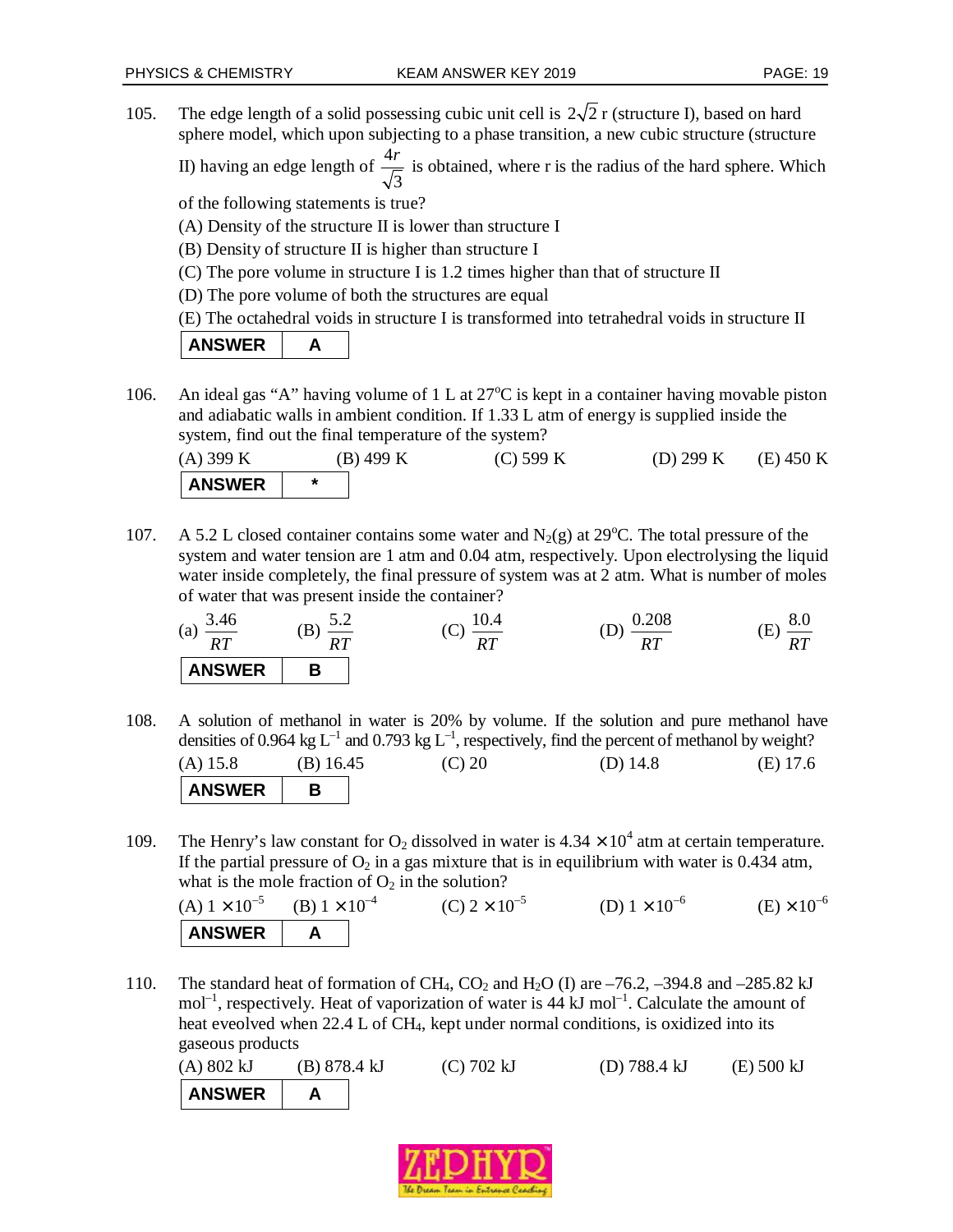111. Acetic acid dimerizes when dissolved in benzene. As a result boiling point of the solution rises by  $0.36^{\circ}$ C, when 100 g of benzene is mixed with "X" g of acetic acid. In this solution, if experimentally measured molecular weight of acetic acid is 117.8 and molar elevation constant of benzene is 2.57 K kg mol<sup>-1</sup>, what is the weight % and degree of dissociation (in %) of acetic acid in benzene?



112. At a certain temperature, 2 moles of CO and 4 moles of  $Cl_2$  gases were reacted to form  $COCl<sub>2</sub>$  in a 10 L vessel. At equilibrium if one mole of CO is present then equilibrium constant for the reaction is

| $(A)$ 4       | (B) 3.3 | $\left(\bigcup_{i=1}^{n}$ | (D) $2.5$ | $(E)$ 4.5 |
|---------------|---------|---------------------------|-----------|-----------|
| <b>ANSWER</b> |         |                           |           |           |

113. The equilibrium constant for the reaction,  $N_2(g) + 3H_2 \, \mathbf{f}$   $2NH_3(g)$  a  $2N_2(g) + 6H_2 \, \mathbf{f}$  $4NH<sub>3</sub>(g)$  are  $K<sub>1</sub>$  and  $K<sub>2</sub>$ , respectively. The relations between  $K<sub>1</sub>$  and  $K<sub>2</sub>$  is

(A) 
$$
K_2 = K_2 = K_1^2
$$
  
\n(B)  $K_2 = K_1^{-2}$   
\n(C)  $K_1 = K_2^2$   
\n(D)  $K_2 = \sqrt{K_1}$   
\n(B)  $K_2 = K_1^{-2}$   
\n(C)  $K_1 = K_2^2$   
\n(D)  $K_2 = \sqrt{K_2}$ 

114. For a first order reaction,  $A(g) \rightarrow B(g)$  at 35°C, the volume of "A" left in reaction vessel at various times are given below. [Given data :  $log(5/4) = 0.096$ 

| t/minutes |           | ⊥ ∪      | oc<br>∠∪              | $\overline{c}$<br>υc | 40  |
|-----------|-----------|----------|-----------------------|----------------------|-----|
| V/mL      | ጎድ<br>ر ب | ററ<br>∠∪ | $\epsilon$<br>1 J . I | ن ۱۷                 | 9.6 |

What is the value of rate constant?

| (A) 0.02231 $\text{min}^{-1}$<br>(D) 0.08231 $\text{min}^{-1}$ |  | (B) $0.04231 \text{ min}^{-1}$<br>(E) $0.1231 \text{ min}^{-1}$ | (C) 0.06231 min <sup>-1</sup> |
|----------------------------------------------------------------|--|-----------------------------------------------------------------|-------------------------------|
| <b>ANSWER</b>                                                  |  |                                                                 |                               |

115. E<sub>cell</sub> of the following cell is

|               | $Pt(s)   H_2(g), 1 bar   H^+(1 M)    H^+(0.1 M)   H_2(g), 1 bar   Pt(s)$ |            |
|---------------|--------------------------------------------------------------------------|------------|
| $-2.303RT$    | 2.303RT                                                                  | $-2.303RT$ |
|               |                                                                          | 2F         |
| 2.303RT       | RT                                                                       |            |
| 2F            | Έ)                                                                       |            |
| <b>ANSWER</b> |                                                                          |            |

116. In a lead-acid battery, if 1 A current is passed to charge the battery for 1 h, v is the amount of PbSO<sub>4</sub> converted to PbO<sub>2</sub>? (Given data : 1 F = 96500 C mol<sup>-1</sup>)

(A) 0.0373 moles (B) 0.0186 moles (C) 0.0093 moles (D) 0.0268 moles (E) 0.0400 moles **ANSWER B**